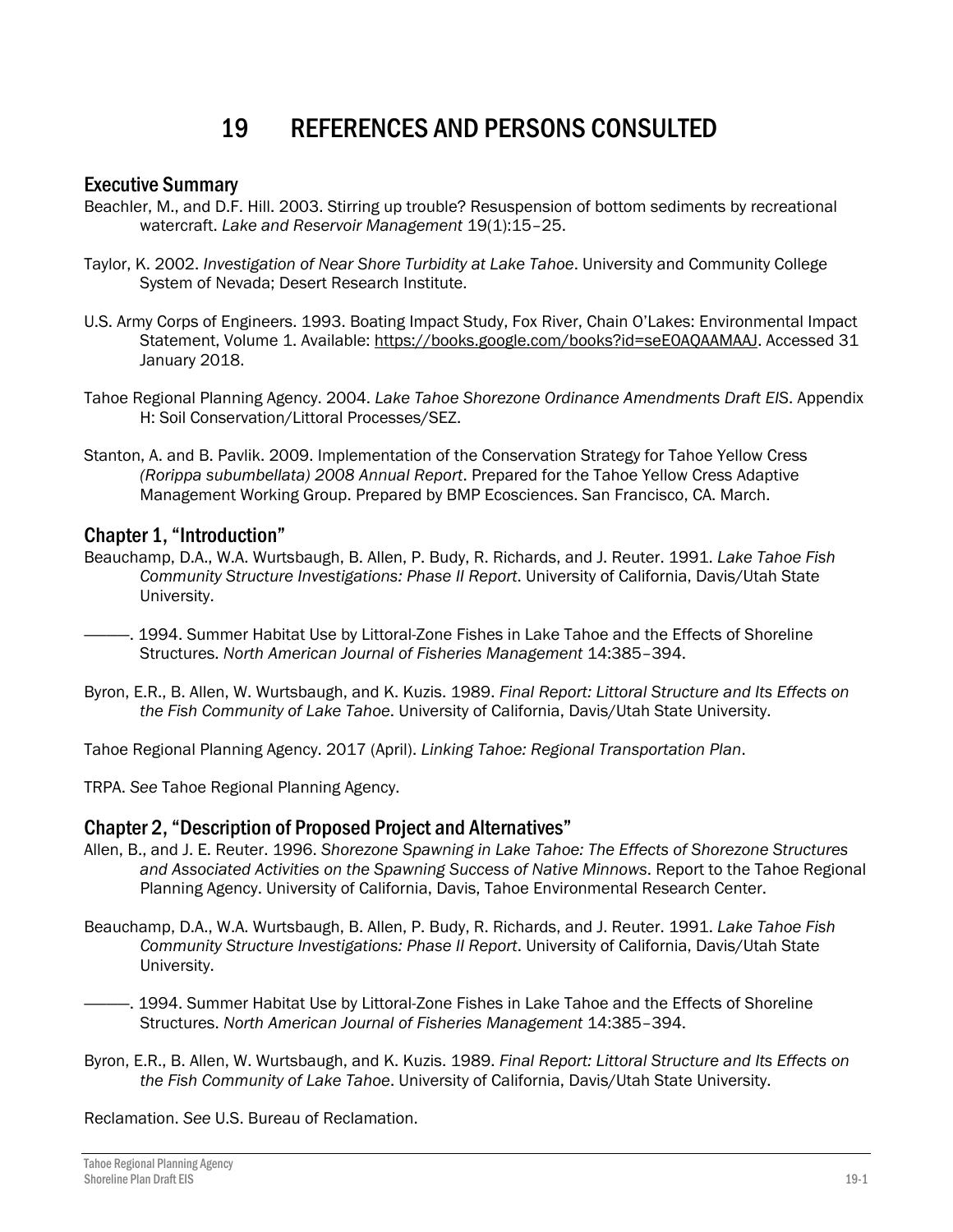- Tahoe Regional Planning Agency. 2004. Appendix H, Visual Assessment Tool for the Review of Projects Located within the Shoreland. In *TRPA Design Review Guidelines.*
	- ————. 2011. Criteria for Screening Shorezone Applications for Acceptance and Processing. Available: http://www.trpa.org/wp-content/uploads/Screening\_Criteria.pdf.
- ————. 2014 (May). *Lake Tahoe Region Aquatic Invasive Species Management Plan, California-Nevada*. Available: [http://www.trpa.org/wp-content/uploads/01\\_Updated\\_Lake-Tahoe-AIS-Management-](http://www.trpa.org/wp-content/uploads/01_Updated_Lake-Tahoe-AIS-Management-Plan_Final_July-2014.pdf)[Plan\\_Final\\_July-2014.pdf.](http://www.trpa.org/wp-content/uploads/01_Updated_Lake-Tahoe-AIS-Management-Plan_Final_July-2014.pdf)
- ————. 2016. 2015 boat records collected during aquatic invasive species inspections. Provided by Kenneth Kasman, Research & Analysis Division manager of the Tahoe Regional Planning Agency.
- 2017a. Inventory of Boat Rental Concessions.
- ————. 2017b (April). *Linking Tahoe: Regional Transportation Plan and Sustainable Communities Strategy.* Available at: http://www.trpa.org/regional-plan/regional-transportation-plan/. Accessed February 12, 2018.
- TRPA. *See* Tahoe Regional Planning Agency.
- U.S. Bureau of Reclamation. 2015 (December). *Truckee Basin Study: Basin Study Report*. Available: https://www.usbr.gov/watersmart/bsp/docs/finalreport/truckee/tbsbasinstudy.pdf.

#### Chapter 3, "Approach to the Environmental Analysis"

9th Cir. 1980. *City & County of San Francisco v. U.S., 615 F.2d 498, 501*

- ————. 2000. *American Rivers v. Federal Energy Regulatory Commission*, 201 F.3d 1186, 1194
- D.D.C. 1983. *Nat'l Res. Defense Council v. Vaughn*, 566 F.Supp. 1472, 1476
- ————. 1991. *Overseas Shipholding Group, Inc., v. Skinner*, 767 F.Supp. 287, 299
- California Supreme Court. 2013. *Neighbors for Smart Rail v. Exposition Metro Line Construction Authority* 57 Cal.4th 439.
- Tahoe Regional Planning Agency. 2008 (October). *Volume IV Addendum to the EIS for the Lake Tahoe Shorezone Ordinance Amendments*. Available: [http://www.trpa.org/wp](http://www.trpa.org/wp-content/uploads/Vol_IV_Draft_10-15-08.pdf)[content/uploads/Vol\\_IV\\_Draft\\_10-15-08.pdf.](http://www.trpa.org/wp-content/uploads/Vol_IV_Draft_10-15-08.pdf)
- ————. 2017. Meeting Materials: Steering Committee—Buoys and Buoy Fields.

TRPA. *See* Tahoe Regional Planning Agency.

#### Chapter 4, "Land Use"

- Bettinger, Alyssa. 2018a. February 13, 2018—email to Tiffany Lunday of Ascent Environmental regarding residences located on littoral parcels at Lake Tahoe.
	- ————. 2018b. February 7, 2018—email to Adam Lewandowski of Ascent Environmental regarding the linear feet of shoreline in each county around Lake Tahoe and linear feet of shoreline by private and public ownership around Lake Tahoe.

Tahoe Regional Planning Agency. 2017 (April). *Linking Tahoe: Regional Transportation Plan*.

-. 2018. TRPA 2018 Geographic Information Systems littoral parcel data.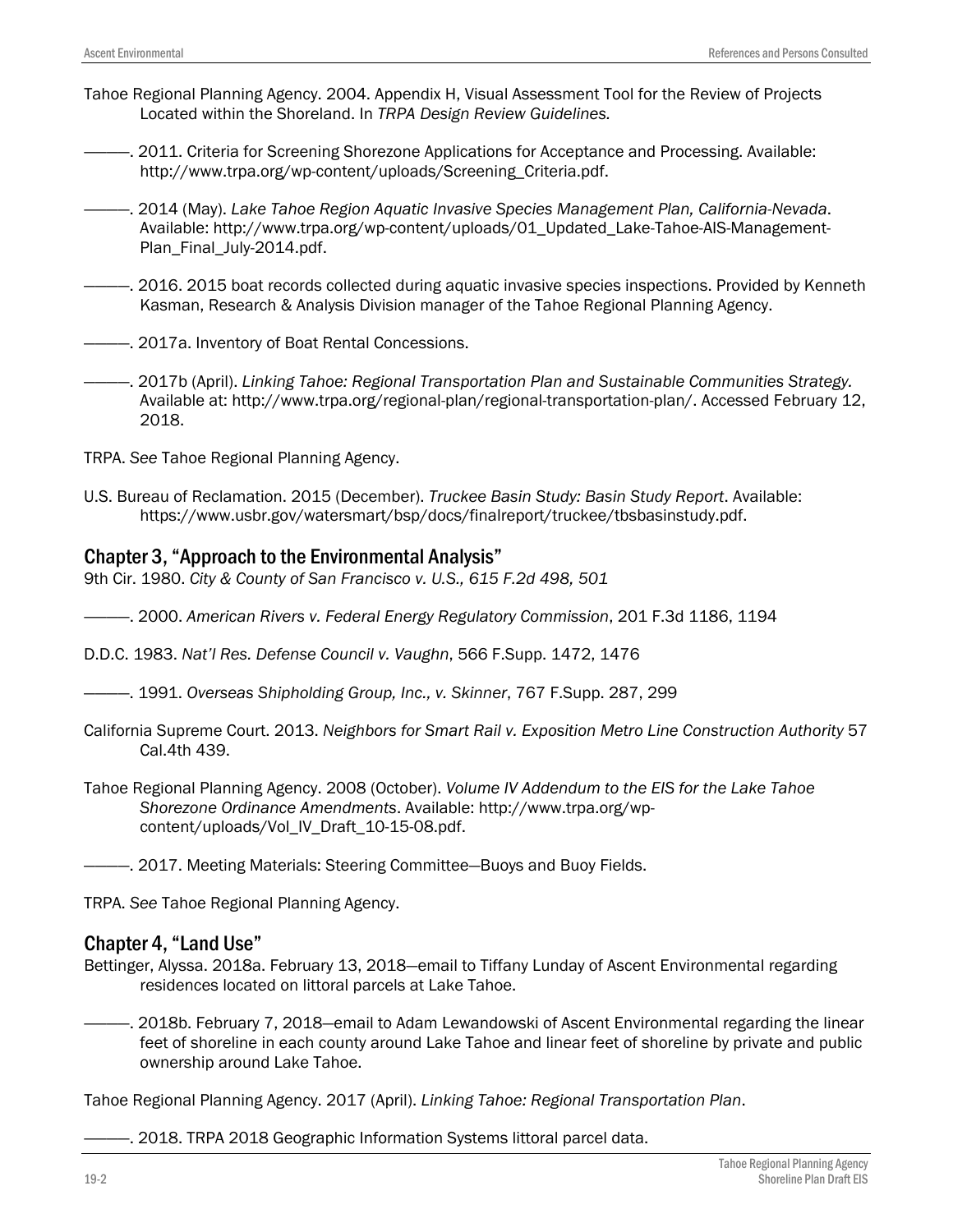TRPA. *See* Tahoe Regional Planning Agency.

#### Chapter 5, "Fish and Aquatic Biological Resources"

- Abel, K.W., and J.T. Duffy-Anderson. 2005. A Synthesis of Impacts of Piers on Juvenile Fishes and Selected Invertebrates in The Lower Hudson River. Institute of Marine and Coastal Sciences. Contribution #2005-13. August 2005.
- Allen, B.C., and J. Reuter. 1996 (September). Shorezone Spawning in Lake Tahoe: The Effect of Shorezone Structures and Associated Activities on The Spawning Success of Native Minnows. Report to the Tahoe Regional Planning Agency.
- Alumbaugh, A.E. 1996. *Hooking Mortality of Largemouth Bass Caught on Controversial Artificial Lures and Live Bait-Lake Ray Roberts, Texas*. University of Texas Masters Thesis. 51 pp.
- Alexander, M.T. and R.C. Wigart. 2013. Effect of Motorized Watercraft on Summer Nearshore Turbidity at Lake Tahoe, California-Nevada. *Lake and Reservoir Management* 29(4):247-256.
- Arkoosh, M.R., E. Casillas, E. Demons, A.N. Kagley, R. Olson, P. Reno, and J.E. Stein. 1998. Effect of Pollution on Fish Diseases: Potential Impacts on Salmonid Populations. *J. Aquatic Animal Health* 10:182-190.
- Arlinghaus, R., S.J. Cooke, J. Lyman, D. Policansky, A. Schwab, A. Suski, S.G. Sutton and E.B. Thorstad. 2007. Understanding the Complexity of Catch-and-Release in Recreational Fishing: An Integrative Synthesis of Global Knowledge from Historical, Ethical, Social and Biological Perspectives. *Reviews in Fisheries Science* 15:75-167.
- Balk, L., G. Ericson, E. Lindesjoo, I. Petterson, U. Tjarnlund, and G. Akerman. 1994. Toxic Effects of Outboard Motor Emissions on Fish. In Crawford, R.E., N.E. Stolpe and M.J. Moore (eds) The Environmental Impacts of Boating; Proceedings of a Workshop held at Woods Hole Oceanographic Institution, Woods Hole, MA USA. December 7-9, 1994. Technical Report, March 1998.
- Bash, J., C. Berman, and S. Bolton. 2001. *Effects of Turbidity and Suspended Solids on Salmonids*. Final Research Report. Washington State Transportation Center. Center for Streamside Studies, University of Washington, Seattle, WA.
- Beauchamp, D.A., W.A. Wurtsbaugh, B.C. Allen, P. Budy, J. Reuter. 1990. *Lake Tahoe Fish Community Structure Investigations: Phase II Report.*
- Beauchamp, D., W. A. Wurtsbaugh, B. Allen, P. Budy. R. Richards and J. Reuter. 1991. *Lake Tahoe Fish Community Structure Investigations Phase III Report*. Institute of Ecology, Division of Environmental Studies, University of California, Davis. 116 p.
- Beauchamp, D.A., Allen, B.C., Richards, R.C. 1992. Lake Trout Spawning in Lake Tahoe: Egg Incubation in Deepwater Macrophyte Beds. *North American Journal of Fisheries Management* 12:442-449.
- Beauchamp, D.A., E.A. Byron, and W.A. Wurtsbaugh. 1994a. "Summer Habitat Use by Littoral-Zone Fishes in Lake Tahoe and the Effects of Shoreline Structures." *North American Journal of Fisheries Management* 14:385–94.
- Beauchamp, D. A., P.E. Budy, B.C. Allen, and J.M. Godfrey. 1994b. Timing, Distribution, and Abundance of Kokanees Spawning in a Lake Tahoe Tributary. *Great Basin Naturalist* 54(2):130-141
- Bickel, S.L., J.D. M. Hammond. K. W. Tang. 2011. Boat-generated Turbulence as a Potential Source of Mortality Among Copepods. *Journal of Experimental Marine Biology and Ecology*. 401:105-109.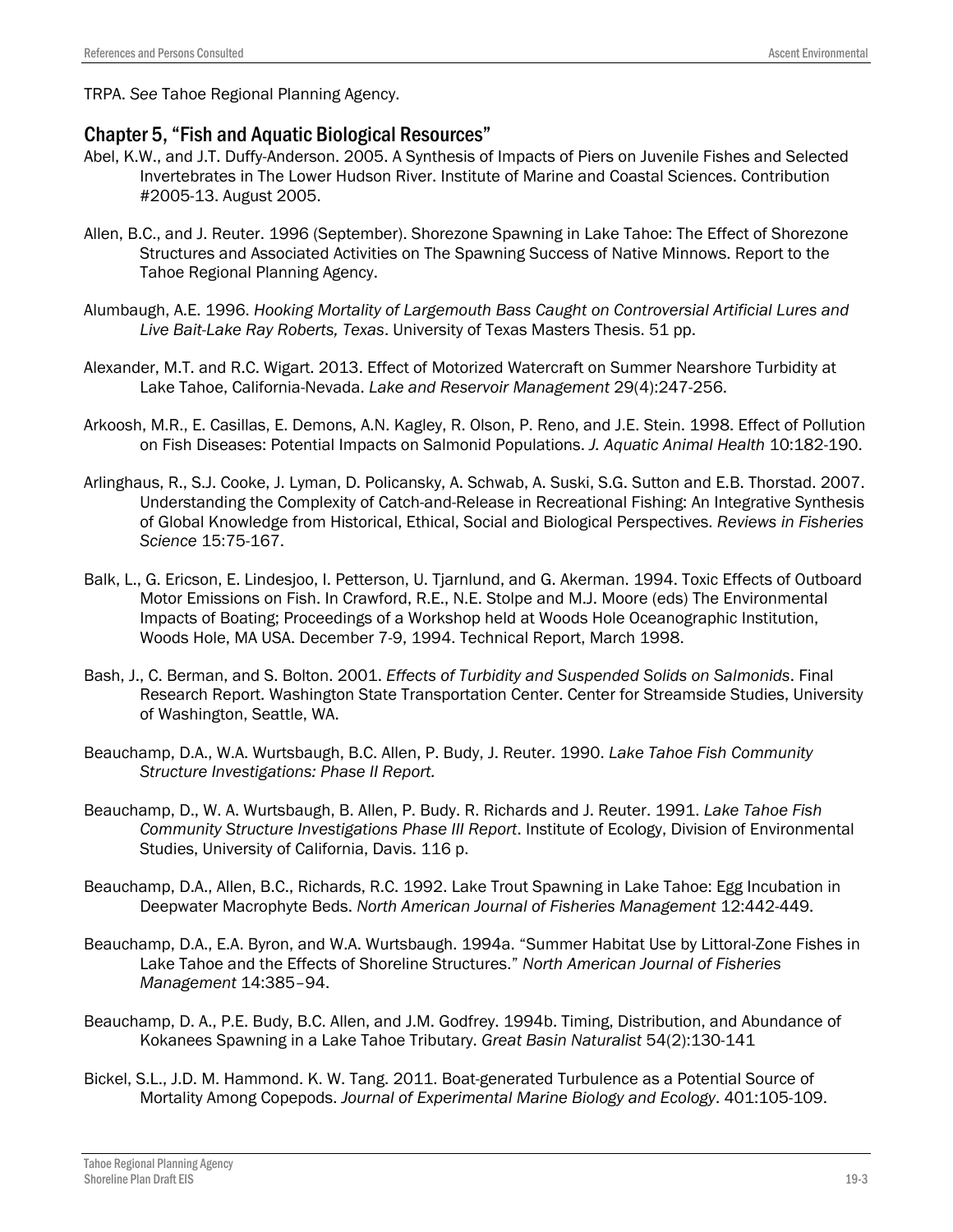- Bjornn, T. C., and D. W. Reiser. 1991. Habitat Requirements of Salmonids in Streams. Pages 83–138 in W.R. Meehan, ed. *Influences of Forest and Rangeland Management on Salmonid Fishes and their Habitats*. Special Publication 19. Bethesda, MD: American Fisheries Society.
- Black, J., A. Maccubbin, and C. Johnston. 1988. Carcinogenicity of Benzo(α)pyrene in Rainbow Trout Resulting from Embryo Microinjection. *Aquatic Toxicology* 13:297-308.
- Blanc, A.M., L.G. Holland, S.D. Rice, C.J. Kennedy. 2010. Anthropogenically Sourced Low Concentration PAHS: In Situ Bioavailability to Juvenile Pacific Salmon. *Ecotoxicology and Environmental Safety* 63: 849-857.
- Boussard, A. 1981. The Reactions of Roach (*Rutilus rutilus*) and Rudd (*Scardinius erythrophthalmus*) to Noises Produced by High Speed Boating. Pages 188–200 in Proceedings of 2nd British Freshwater Fisheries Conference, Southampton.
- Bracciali, C., Campobello, D., Giacoma, C., Sara, G. 2012. *Effects of Nautical Traffic and Noise on Foraging Patterns of Mediterranean Damselfish (*Chromis chromis*)*.
- Bruintjes, R., and Radford, A. N. 2014. Chronic Playback of Boat Noise Does Not Impact Hatching Success or Posthatching Larval Growth and Survival in a Cichlid Fish. PeerJ 2, e594-e594.
- Bruintjes, R., Simpson, S.D., Harding, H., Bunce, T., Benson, T., Rossington, K., and Jones, D. 2016. The Impact of Experimental Impact Pile Driving on Oxygen Uptake in Black Seabream and Plaice. *Proc. Mtgs. Acoust*. 27, 010042.
- Bryan, M.D., and D.L. Scarnecchia. 1992. Species Richness, Composition, and Abundance of Fish Larvae Inhabiting Natural and Developed Shorelines of a Glacial Iowa Lake. *Environmental Biology of Fishes* 35:329-341
- Byron, E.R., B.C. Allen, W. Wurtsbaugh and K. Kuzis. 1989. *Final Report: Littoral Structure and its Effects on the Fish Community of Lake Tahoe*. Institute of Ecology, Division of Environmental Studies, University of California, Davis, Davis, CA 95616.
- Caires A.M., Chandra, S., Hayford, B.L., Wittmann, M.E. 2013. Four Decades of Change: Dramatic Loss of Zoobenthos in an Oligotrophic Lake Exhibiting Gradual Eutrophication. *Freshwater Science* 32:692– 705 DOI 10.1899/12-064.1.
- California Department of Fish and Game. 1965. *Eldorado Taylor Creek Fish Spawn*. Pg. 16. May.
- California Department of Transportation. 2015. *Technical Guidance for Assessment and Mitigation of the Hydroacoustic Effects of Pile Driving on Fish*. Sacramento, CA. November. Pp. 532.
- California Trout Inc. 2017. Mountain Whitefish *Prospium williamsoni* (Girad). Available: http://caltrout.org/wp-content/uploads/2017/05/mountain-whitefish-final.pdf. Accessed January 29, 2018.
- Caltrans. *See* California Department of Transportation.
- Caltrout. *See* California Trout Inc.
- Casper, B.M., M.B.Halvorsen, T.J. Carlson, A.N. Popper. 2017. Onset of Barotrauma Injuries Related to Number of Pile Driving Strike Exposures in Hybrid Striped Bass. *The Journal of the Acoustical Society of America* 141:4380-4387.
- CDFG. *See* California Department of Fish and Game.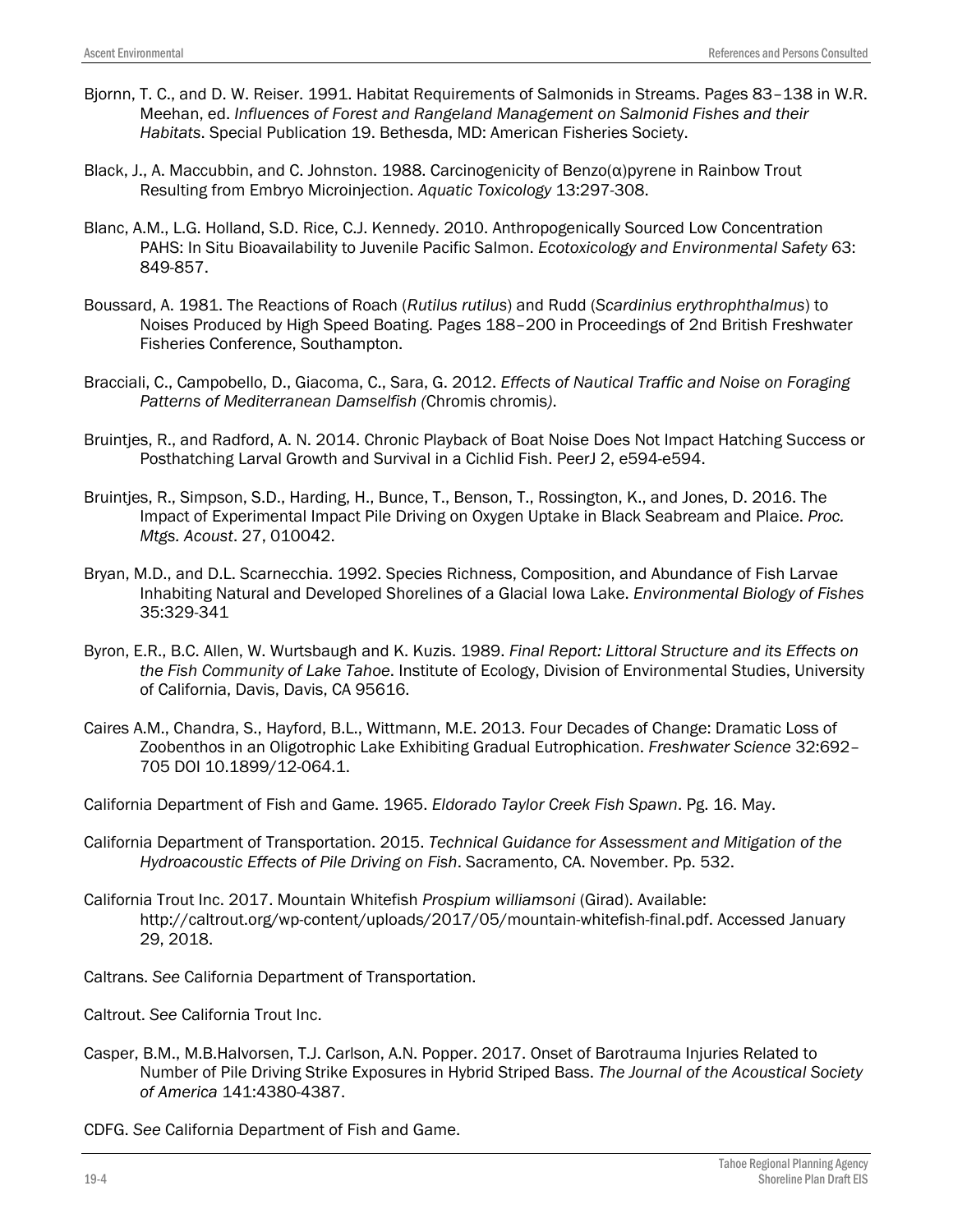Chandra, S., K.L.C. Ngai, M. Kamerath. 2009. *Warm-water Non-native Fishes in Lake Tahoe*. Carson City, NV.

- Dahl, P.H., C.A.F. de Jong, A.N. Popper. 2015. The Underwater Sound Field from Impact Pile Driving and Its Potential Effects on Marine Life. *Acoustics Today*. 11(2):18-25.
- Datta, S., L.L. McConnell, J.E. Baker, J. Lenoir, J.N. Seiber. 1998. Evidence for Atmospheric Transport and Deposition of Polychlorinated Biphyenyls to the Lake Tahoe Basin, California—Nevada. *Environ. Sci. Technol.* 32:1378-1385.
- Duffy-Anderson, J.T., and K.W. Able. 2001. An Assessment of the Feeding Success of Young-of-the-Year Winter Flounder (*Pseudopleuronectes americanus*) Near a Municipal Pier in the Hudson River Estuary. U.S.A. *Estuaries*. 24(3):430-440.
- Esch, G.W., J.W. Gibbons and J.E. Bourque. 1975. An Analysis of the Relationship Between Stress and Parasitism. *American Midland Naturalist* 93:339–353.
- Garrison, P.J., D.W. Marshall, L. Stremick-Thompson, P.L. Cicero, P.D. Dearlove. 2005. *Effects of Pier Shading on Littoral Zone Habitat and Communities in Lakes Ripley and Rock, Jefferson County, Wisconsin*. Wisconsin Department of Natural Resources, Jefferson County Lake and Water Conservation Department, and Lake Ripley Management District. PUB-SS-1006. March.
- Gevertz, A.K., A.J. Tucker, A.M. Bowling, C.E. Williamson, J.T. Oris. 2012. Differential Tolerance of Native and Nonnative Fish Exposed to Ultraviolet Radiation and Fluoranthene in Lake Tahoe (California/Nevada), USA. *Environ. Toxicol. Chem*. 31(5):1129-1135.
- Hawkins, A.D., and A.N Popper. 2016. A Sound Approach to Assessing the Impacts Oo Underwater Noise on Marine Fishes and Invertebrates. *ICES J. Marine Science*. doi:10.1093/icesjms/fsw205.
- Hazelton, P.D., and G.D. Grossman. 2009. The Effects of Turbidity and an Invasive Species on Foraging Success of Rosyside Dace (*Clinostomus funduloides*). *Freshwater Biology*. 54:1977-1989.
- Helfman, G. S. 1981. The Advantage to Fishes of Hovering in Shade. *Copeia* 1981(2):392–400
- Heyvaert, A.C., J.E. Reuter, D.G. Slotton and C.R. Goldman. 2000. Paleolimnological Reconstruction of Historic Atmospheric Lead and Mercury Deposition at Lake Tahoe, California-Nevada. *Environ. Sci. Tech.* 34:3588-3597.
- Heyvaert, Alan, John Reuter, Sudeep Chandra, Rick Susfalk, S. Geoffrey Schladow, Scott Hackley, Christine Ngai, et al. 2013. *Lake Tahoe Nearshore Evaluation and Monitoring Framework* (v10.e). Final Report prepared for the USDA Forest Service Pacific Southwest Research Station. Reno, NV: Desert Research Institute.
- Hooten, R.A. 2001. *Facts and Issues Associated with Restricting Terminal Gear Types in the Management of Sustainable Steelhead Sport Fisheries in British Columbia. British Columbia*. Ministry of Environment, Lands and Parks. Vancouver Island Region, Nanaimo, B.C.
- Hyötyläinen, T. and A. Oikari. 1999. Assessment of the Bioactivity of Creosotecontaminated Sediment by Liver Biotransformation System of Rainbow Trout. *Ecotoxicology and Environmental Safety* 44:253- 258.
- Jacobson, S.M., and D.B. Boylan. 1973. Seawater Soluble Fraction of Kerosene: Effect on Chemotaxis in a Marine Snail, *Nassarius obsoletus*. *Nature*. 241:213-215.
- Jacobsen, L., H. Baktoft, N. Jebsen, K. Aarestrup, S. Berg, C. Skov. 2014. Effect of Boat Noise on Lake Fish Behavior. *J. Fish Biol.* 84:1768-1780.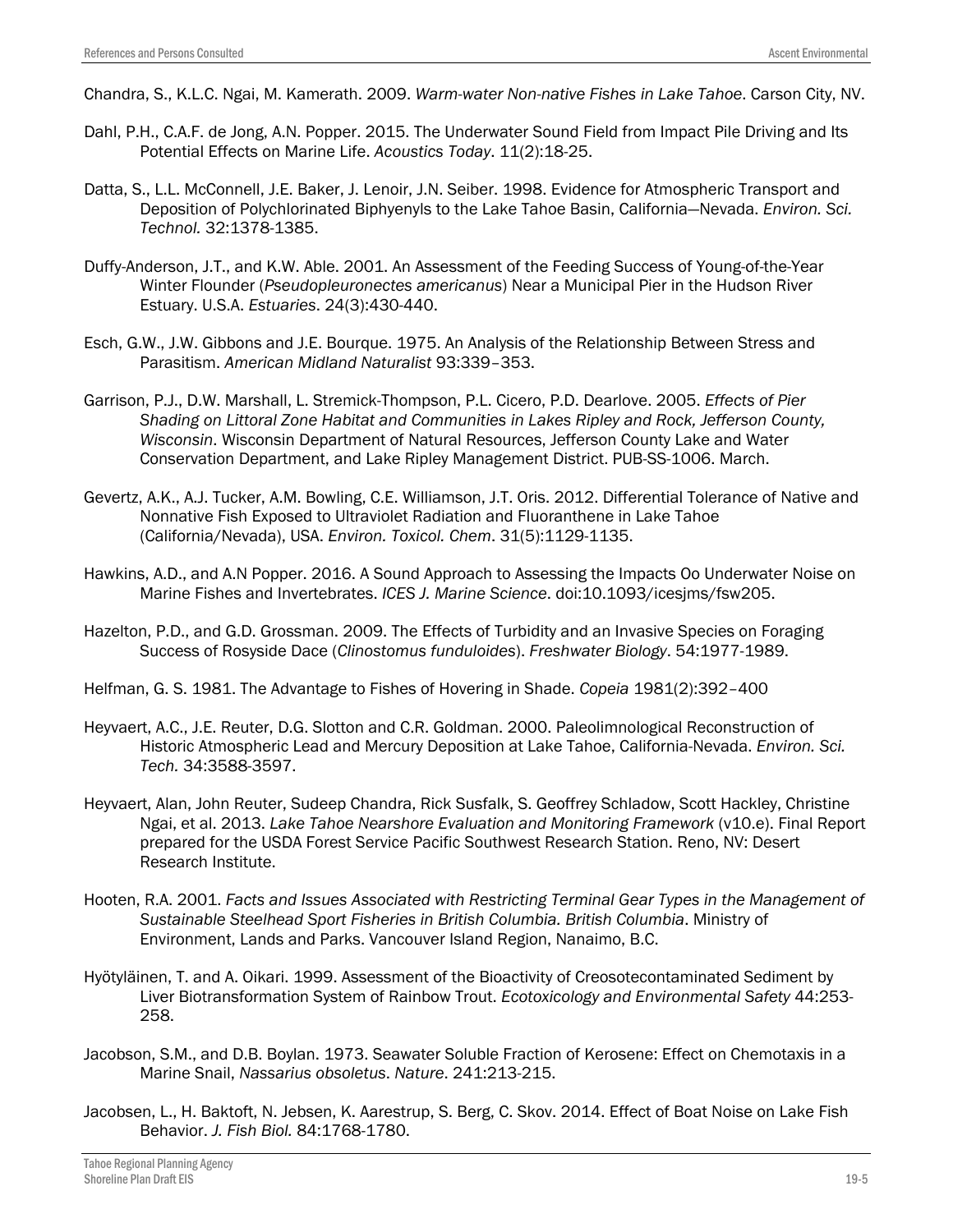- Johnson, L.L., G.M. Ylitalo, C.A. Sloan, B.F. Anulacion, A.N. Kagley, M.R. Arkoosh, T.A. Lundrigan, K. Larson, M. Siipola and T.K. Collin. 2007. Persistent Organic Pollutants in Outmigrant Juvenile Chinook from the Lower Columbia Estuary, USA. *Science of the Total Environment*. 374:342-366.
- Kado, N.Y., Okamoto, R.A., Karim, J., Kuzmicky, P.A., 2000. Airborne Particle Emissions from 2- and 4-stroke Outboard Marine Engines: Polycyclic Aromatic Hydrocarbon and Bioassay Analyses. *Environmental Science and Technology* 34, 2714–2720.
- Kahler, T., M. Grassley, and D. Beauchamp. 2000. *A Summary of the Effects of Bulkheads, Piers, and Other Artificial Structures and Shorezone Development on ESA-listed Salmonids in Lakes*. Final Report for the City of Bellvue, WA.
- Kamerath, M., S Chandra, and B.C. Allen. 2008. Distribution and Impacts of Warm Water Invasive Fish in Lake Tahoe, USA. *Aquatic Invasions* 3(1):35–41.
- Killgore, K.J., L.E. Miranda, C.E. Murphy, D.M. Wolff, J.J. Hoover, T.M. Keevin, S.T. Maynard, M.A. Cornish. 2011. Fish Entrainment Rate through Towboat Propellers in the Upper Mississippi and Illinois Rivers. *Transactions of the American Fisheries Society*. 140(3): 570-578.
- Kramer-Wilt. 2008. *Corbicula fluminea* (O. F. Müller, 1774) Asian Clam. Seattle, WA. Available: http://depts.washington.edu/oldenlab/wordpress/wp-content/uploads/2013/02/Corbiculafluminea\_Kramer-Wilt.pdf. Accessed February 1, 2018.
- Lange, M. 1999. *Abundance and Diversity of Fish in Relation to Littoral and Shoreline Features*. Thesis. The University of Guelph.
- Laycock, N. L. C., K. Schirmer, N. C. Bols, and J. G. Sivak. 2000. Optical Properties of Rainbow Trout Lenses after In Vitro Exposure to Polycyclic Aromatic Hydrocarbons in the Presence or Absence of Ultraviolet Radiation. *Exp. Eye Res.* 70:205-214.
- Lemmers, C. and M. Santora. 2013. *Revised Basin*‐*wide Native Non*‐*game Fish Assessment 2011 Annual Report – February 21, 2013*. USDA Forest Service, Lake Tahoe Basin Management Unit. 32p.
- Lico, M.S. 2004. Gasoline-related organics in Lake Tahoe Before and After Prohibition of Carbureted Two-Stroke Engines. *Lake and Reservoir Management*. 20(2):164-174.
- Madej, M.A., M. Wilzbach, K. Cummins, C. Ellis, and S. Hadden. 2004. *The Significance of Suspended Organic Sediments to Turbidity, Sediment Flux and Fish-Feeding Behavior*. USDA Forest Service Gen. Tech. Rep. PSW-GTR-194.
- Mastran, T., A. Dietrich, D. Gallagher, and T. Grizzard. 1994. Distribution of Polyaromatic Hydrocarbons in the Water Column and Sediments of a Drinking Water Reservoir with Respect to Boating Activity. *Wat. Res.* 28:2353-2366.
- Meador, J.P., E. Casillas, C.A. Sloan, U. Varanasi. 1995. Comparative Bioaccumulation of Polycyclic Aromatic Hydrocarbons from Sediment by Two Infaunal Invertebrates. *Mar. Ecol. Prog. Ser.* 123:107-124.
- Meador, J.P., F.C. Sommers, G.M. Ylitalo, and C.A. Sloan. 2006. Altered Growth and Related Physiological Responses in Juvenile Chinook salmon (*Oncorhynchus tshawytscha*) from dietary exposure to Polycyclic Aromoatic Hydrocarbons (PAHs). *Canadian Journal of Fisheries and Aquatic Sciences* 63:2364-2376.
- Metz, J., M. Herold, J.S. Rosmos. 2006. *Mapping Fish Habitats in Lake Tahoe for Planning and Management*. Donald Bren School of Environmental Science and Management, University of California- Santa Barbara, Santa Barbara, CA. 17 pp.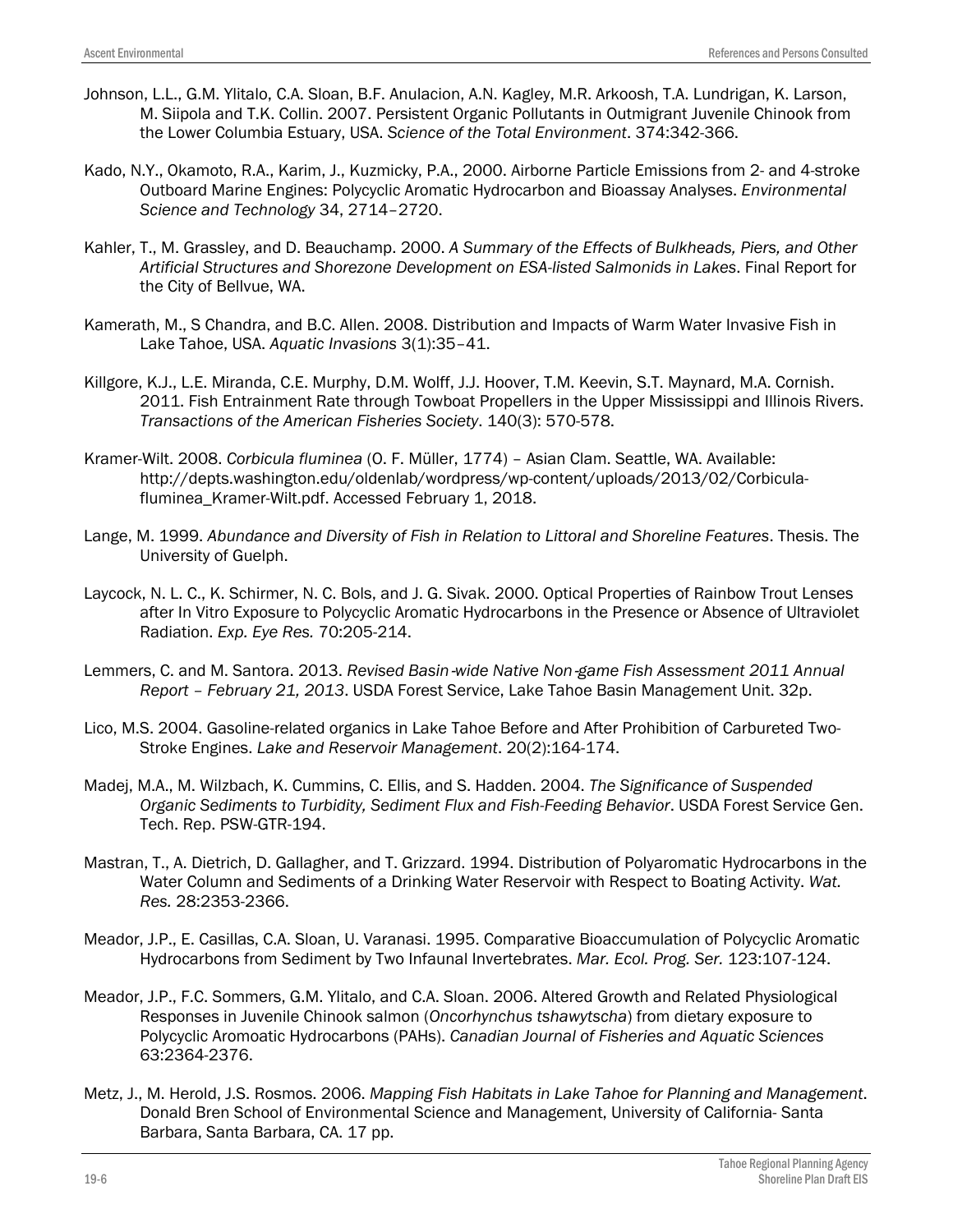- Miller, G.C., C. Hoonhout, E. Sufka, S. Carroll, V. Edirveerasingam, B. Allen, J. Reuter, J. Oris, M.S. Lico. 2003. *Environmental Assessment of the Impacts of Polycyclic Aromatic Hydrocarbons (PAH) in Lake Tahoe and Donner Lake. Final Report to the California State Water Resources Control Board*.
- Miranda, L.E., and K.J. Killgore. 2013. *Entrainment of Shovelnose Sturgeon by Towboat Navigation in the Upper Mississippi River*. USGS Staff -- Published Research. Paper 737. Available: http://digitalcommons.unl.edu/usgsstaffpub/737.
- Moles, A., and G.D. Marty. 2005. Physiological Changes in Prickly Sculpin (*Cottus asper*) Inhabiting a Lake Used by Jet-Propelled Watercraft. *Bulletin of Environmental and Contaminant Toxicology* 74:1151- 1158.
- Moyle, P.B. 2002. *Inland Fishes of California*. Berkeley, CA: University of California Press.
- Muoneke, M.I., and W.M. Childress. 1994. Hooking Mortality: a Review for Recreational Fisheries. *Reviews in Fisheries Science* 2(2):123-156.
- Munsch, S.H., J.R. Cordell, J.D. Toft and E.E. Morgan. 2014. Effects of Seawalls and Piers on Fish Assemblages and Juvenile Salmon Feeding Behavior. *North American Journal of Fisheries Management* 34:814–827.
- National Marine Fisheries Service. 2010. NMFS Underwater Noise Thresholds to Fish Exposed to Elevated Levels of Underwater Sounds Produced During Pile Driving. Available: [http://www.wsdot.wa.gov/NR/rdonlyres/1C4DD9F8-681F-49DC-](http://www.wsdot.wa.gov/NR/rdonlyres/1C4DD9F8-681F-49DC-ACAFABD307DAEAD2/0/BA_NMFSpileDrivCalcs.xlsm)[ACAFABD307DAEAD2/0/BA\\_NMFSpileDrivCalcs.xlsm.](http://www.wsdot.wa.gov/NR/rdonlyres/1C4DD9F8-681F-49DC-ACAFABD307DAEAD2/0/BA_NMFSpileDrivCalcs.xlsm)

NDW. *See* Nevada Department of Wildlife.

Nevada Department of Wildlife. 2014. *Third and Incline Creek Annual Progress Report*. F-20-50.

————. 2016. *Lake Tahoe Rainbow Trout Study Western Region*. F-20-52.

- Nedelec, S.L., S.C. Mills, D. Lecchini, B. Nedelec, S.D. Simpson, and A.N. Radford. 2016. *Repeated Exposure to Noise Increase Tolerance in a Coral Reef Fish*. 216:428-436.
- Ngai, C.K.L., S. Chandra, J. Sullivan, J. Umek, B. Chaon, P. Zander, H, Rudolph, et al. 2010. *NICHES: Nearshore Indicators for Clarity, Habitat and Ecological Sustainability Development of Nearshore Fish Indicators for Lake Tahoe*. Reno, NV: University of Nevada - Reno/Miami University.
- Ngai, C.K.L., B.J. Shuter, D.A. Jackson, and S. Chandra. 2013. Projecting Impacts of Climate Change on Surface Temperatures of a Large Subalpine Lake: Lake Tahoe, USA. *Climate Change* 118:841-855.
- NMFS. *See* National Marine Fisheries Service.
- O'Neil-Dunne, J., J. S. Romsos, and D. Saah. 2016. "Use of Remotely Sensed Imagery to Map and Quantify the Extent and Distribution of Lake Tahoe's Nearshore Substrates and Fish Habitats." A Report to the Tahoe Regional Planning Agency in Partial Completion of Work Order #2 of Contract #16C00011. Pleasanton, CA: Spatial Informatics Group, LLC.
- Osborne, R.H., M.C. Edelman, J.M. Gaynor, and J.M. Waldron. 1985. *Sedimentology of the Littoral Zone in Lake Tahoe, California-Nevada*. Department of Geological Sciences, University of Southern California.
- Popper, A.N. and M.C. Hastings. 2009. The Effects of Human Generated Sound on Fish. *Integrative Zoology* 4:43–52.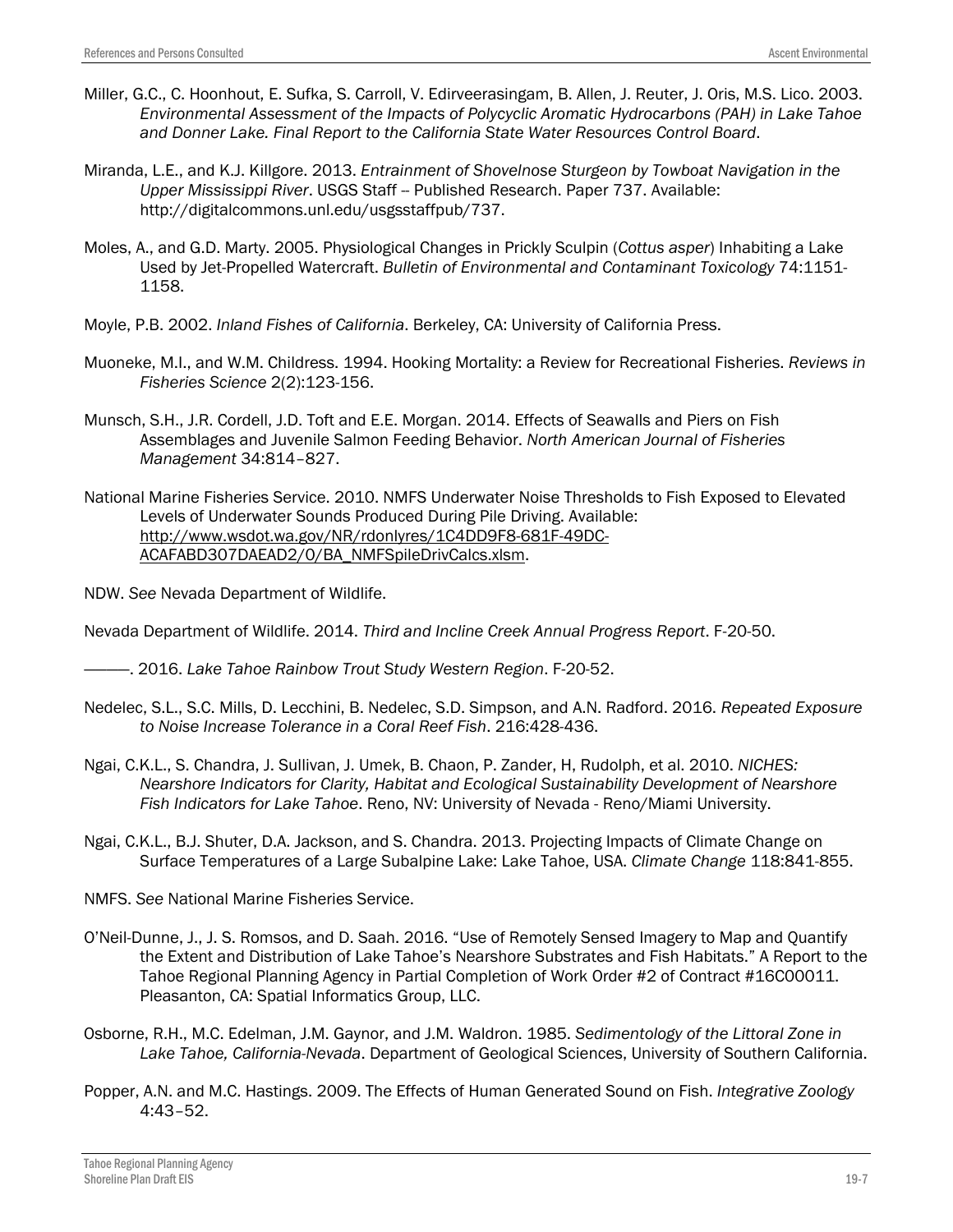- Pucylowski, T.M. 2013. The Behavioral Effects of Boat Noise on Fish Population in Oneida Lake, NY. SUNY College of Environmental Sciences and Forestry Honors Thesis. Paper 26.
- Purser J., and A.N. Radford. 2011. Acoustic Noise Induces Attention Shifts and Reduces Foraging Performance in Three-Spined Sticklebacks (*Gasterosteus aculeatus*). *PLoS ONE* 6(2):e17478. doi: 10.1371/journal.pone.0017478.
- Reardon, K.E., Moreno-Casa, P.A., Bombardelli, F.A., Schladow, S.G. 2016. Seasonal Nearshore Sediment Resuspension and Water Clarity at Lake Tahoe. *Lake and Reservoir Management* 32(2):132-145.
- Reuter, J.E., and W.W. Miller. 1999. Chapter Four Aquatic Resources, Water Quality, and Limnology of Lake Tahoe and its Upland Watershed. *Lake Tahoe Watershed Assessment*. D.D. Murhy and C.M Knopp, editors.
- Rondorf, D. W., G. A. Gray, and R. B. Fairley. 1990. Feeding Ecology of the Subyearling Chinook Salmon in Riverine and Reservoir Habitats of the Columbia River. *Transactions of the American Fisheries Society* 119:16-24.
- Rowe, T.G., R.Whitney, and M. Fiore-Wagner. 2009. *2009 Monitoring Results for the Lake Tahoe Shorezone Water Quality Monitoring Program*.
- Rudolph, A. R. Yanez, L. Troncoso, and R. Gonzalez. 2002. Stimulation of Enzymatic Defense Mechanisms and Appearance of Liver Damage in Juvenile Trout (*Oncorhynchus mykiss*) Exposed to Water-Accommodated Trace Petroleum Residues. *Bull. Env. Cont. Tox.* 68:644-651.
- Sabet, S.S., K. Wesdorp, J. Campbell, P. Snelderwaard, H. Slabbekoorn. 2016. Behavioural Responses to Sound Exposure in Captivity by Two Fish Species with Different Hearing Ability. *Animal Behavior* 116:1-11.
- Scholik, A. R. and H. Y. Yan. 2002. Effect of boat engine noise on the auditory sensitivity of the Fathead Minnow, *Pimephales promelas*. *Env. Biol. Fish.* 63:203-209.
- Sigler, J. W., T. C. Bjornn, and F. H. Everest. 1984. Effects of Chronic Turbidity on Density and Growth of Steelheads and Coho Salmon. *Transactions of the American Fisheries Society* 113:142–150.
- Simpson, S.D., A.N. Radford, S.L. Nedelec, M.C.O. Ferrari, D.P. Chivers, M.I. McCormick, M.G. Meekan. 2016. Anthropogenic Noise Increases Fish Mortality by Predation. *Nature Communications* 7:10544 DOI: 10.1038/ncomms10544
- Sites and Reclamation. See Sites Project Authority and U.S. Bureau of Reclamation.
- Sites Project Authority and U.S. Bureau of Reclamation. 2017. *Sites Reservoir Project. Draft Environmental Impact Report/Draft Environmental Impact Statement*. State Clearinghouse No. 2001112009. Chapter 12. Aquatic Biological Resources.
- Snieszko, S.F. 1974. The Effects of Environmental Stress on Outbreaks of Infectious Diseases of Fishes. *Journal of Fish Biology* 6(2):197–208.
- Sobocinski, K.L., J.R. Cordell, C.A. Simenstad. 2010. Effects of Shoreline Modifications on Supratidal Macroinvertebrate Fauna on Puget Sound, Washington Beaches. *Coastal and Estuarine Research Federation* 33:699-711.
- Sousa, R., Antunes, C., Guilhermino, L. 2008. Ecology of the Invasive Asian Clam *Corbicula Fluminea* (Müller, 1774) in Aquatic Ecosytems: An Overview. *Ann.Limnol.-Int.J. Lim.* 44(2):85-94.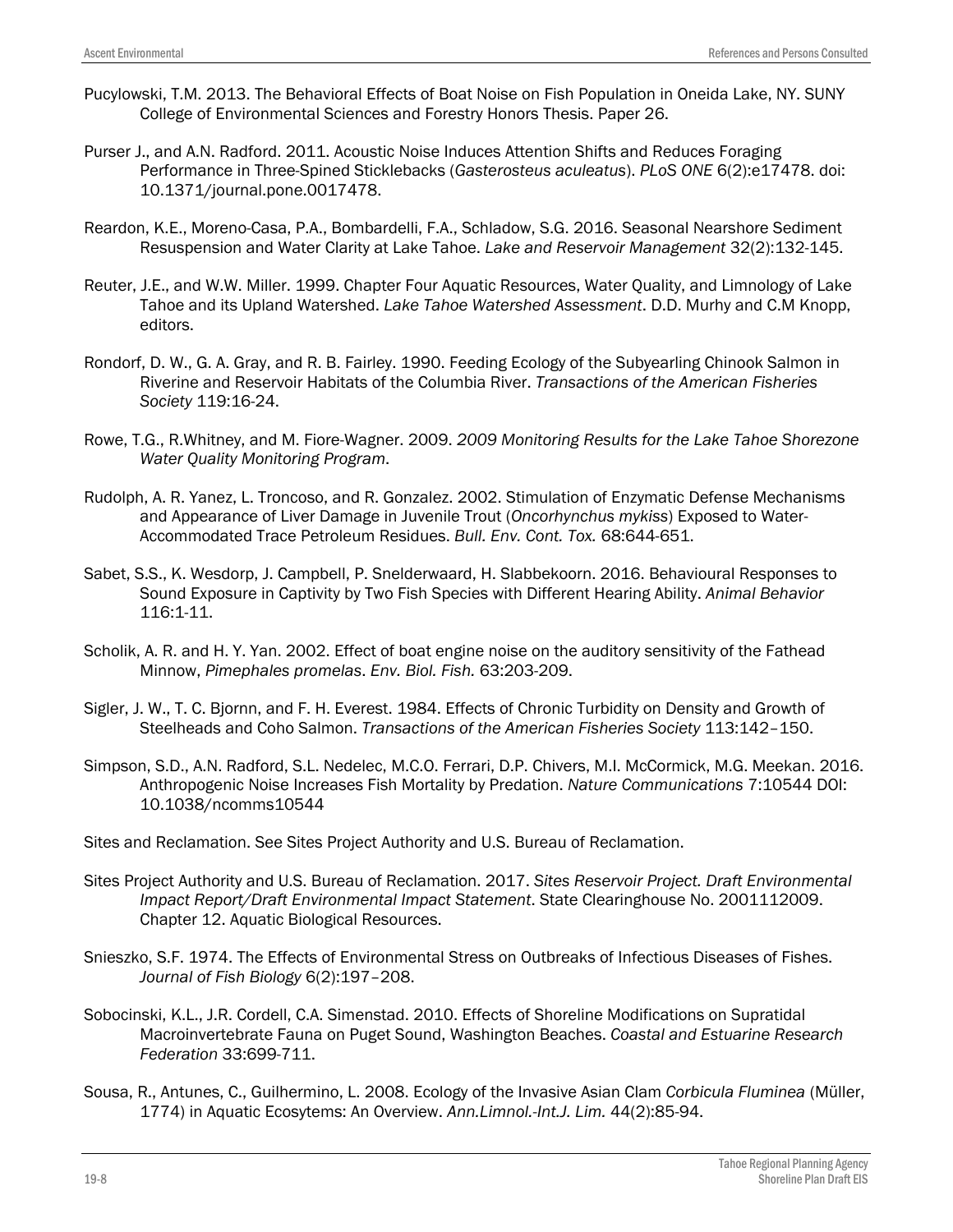TERC. *See* University of California, Davis Tahoe Environmental Research Center.

- Titus, R.G. and C.D. Vanicek. 1988. Comparative Hooking Mortality of Lure-Caught Lahontan Cutthroat Trout at Heenan Lake, California. *Calif. Fish and Game* 74(4):218-225.
- Tjarnlund, U., G. Ericson, E. Lindesjoo, I. Petterson and L. Balk. 1995. Investigation of the Biological Effects of 2-cycle Outboard Engines' Exhaust on Fish. *Marine Environmental Research* 39 (1–4):313–316.
- Tjarnlund, U., G. Ericson, E. Lindesjoo, I. Petterson, G. Akerman and L. Balk. 1996. Further Studies of the Effects of Exhaust from Two-stroke Outboard Motors on Fish. *Marine Environmental Research* 42 (1–4):267–271.
- Tahoe Regional Planning Agency. 1996. *Draft 1996 Evaluation Report: Environmental Carrying Capacities and the Regional Plan Package for the Lake Tahoe Basin*. Tahoe Regional Planning Agency, Stateline, NV.
- ————. 2004 (July). *Lake Tahoe Shorezone Ordinance Amendments Draft EIS.* Chapter 4, Fisheries, and Chapter 5, Water Quality. Stateline, NV.
- ————. 2014. *Lake Tahoe Region Aquatic Invasive Species Management Plan*, California Nevada. 35 pp. + Appendices.
- ————. 2016a. *2015 Threshold Evaluation Report*. Chapter 7 Fisheries. Tahoe Regional Planning Agency, Stateline, NV.
- ————. 2016b. 2015 Boat Records Collected During Aquatic Invasive Species Inspections. Provided by Kenneth Kasman, Research & Analysis Division Manager of the Tahoe Regional Planning Agency.
- Tucker, A.J., and C.E. Williamson. 2014. The Invasion Window for Warmwater Fish in Clearwater Lakes: The Role of Ultraviolet Radiation and Temperature. *Diversity Distrib.* 20:181-182.
- UC Davis. *See* University of California, Davis.
- University of California, Davis. 2017. California Fish Species-Paiute Sculpin. Available: [http://calfish.ucdavis.edu/species/?ds=241&uid=63.](http://calfish.ucdavis.edu/species/?ds=241&uid=63) Accessed January 21, 2018.
- ————. 2018. Lahontan Redside. Available: http://calfish.ucdavis.edu/species/?uid=44&ds=241. Accessed January 21, 2018.
- University of California, Davis Tahoe Environmental Research Center. 2015 (December). Mysis Shrimp. Available: http://terc.ucdavis.edu/research/ais/mysis-shrimp.html. Accessed May 3, 2018.
- $-$ . 2017. *Tahoe: State of the Lake Report 2017*.
- USACE. See U.S. Army Corps of Engineers.
- U.S. Army Corps of Engineers. 2004. *UMR-IWW System Navigation Feasibility Study*, APPENDIX ENV-J BOAT TRAFFIC Environmental Impact Appendix. September 2004.
- ————. 2009. *Lake Tahoe Region Aquatic Invasive Species Management Plan, California - Nevada*.
- U.S. Fish and Wildlife Service. 2014. Lahontan Cutthroat Trout (*Oncorhynchus clarkia henshawi*). Available: https://www.fws.gov/nevada/protected\_species/fish/species/lct.html. Accessed January 21, 2018.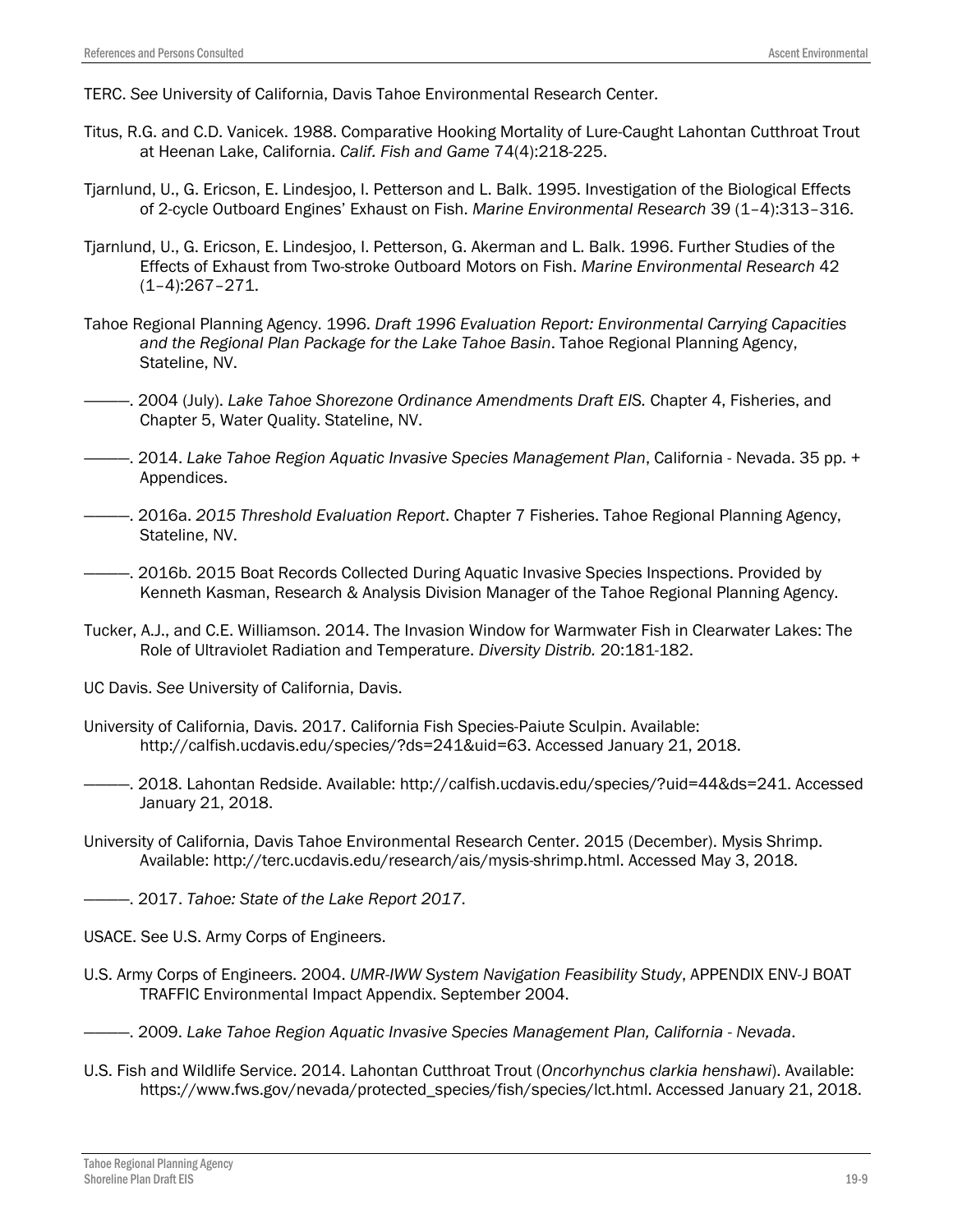- U.S. Forest Service. 2017. Warm Water Fish. Lake Tahoe Basin Mgt. Unit. Available: https://www.fs.usda.gov/detail/ltbmu/home/?cid=stelprdb5311259. Accessed February 1, 2018.
- USFS. *See* United States Forest Service.

USFWS. *See* United States Fish and Wildlife Service.

- Vander Zanden, M.J., S. Chandra, B.C. Allen, J.E. Reuter, and C.R. Goldman. 2003. Historical Food Web Structure and Restoration of Native Aquatic Communities in the Lake Tahoe (California-Nevada) Basin. *Ecosystems* 6(3):274-288.
- van Metre, P.C., Mahler, B.J., and Furlong, E.T. 2000. Urban Sprawl Leaves its PAH signature. *Environmental Science and Technology* 34:4064–4070.
- Vinyard, G.I., and A.C. Yuan. 1996. Effects of Turbidity on Feeding Rates of Lahontan Cutthroat Trout (*Oncorhynchus Clarki Henshawi*) and Lahontan Redside Shiner (*Richardsonius Egregius*). *Great Basin Naturalist* 56(2):157-161.
- Waters, T.F. 1995. *Sediment in Streams: Sources, Biological Effects and Control*. American Fisheries Society, Bethesda, Md. 251p
- Whitfield, A.K. and A. Becker. 2014. Impacts of Recreational Motorboats on Fishes: A Review. *Marine Pollution Bulletin* 83(1):24-31.
- Wilkie, M.P., K. Davidson, M.A. Brobbel, J.D. Kiefer, R.K. Booth, A.T. Bielak and B.L.Tufts. 1996. Physiology and Survival of Wild Atlantic Salmon Following Angling in Warm Summer Waters. *Transactions of the American Fisheries Society* 125:572-580.
- Wittman, M.E., S. Chandra, S.G. Schladow, J.E. Reuter, M. Denton, A. Forrest, T. Mathis. and J. Baguley. 2013. *Natural and Human Limitations to Asian Clam Distribution and Recolonization – Factors that Impact the Management and Control in Lake Tahoe* (P057). A report submitted to the Pacific Southwest Research Station, U.S. Forest Service. June 30, 2013.
- Wittmann, M.E., B.E. Kendall, C.L. Jerde, L.W.J. Anderson. 2015. Estimating Relative Risk of within Lake Aquatic Plant Invasion Using Combined Measures of Recreational Boater Movement and Habitat Suitability. PeerJ 3:e845; DOI 10.7717/peerj.845.
- Wittmann, M. E., and S. Chandra. 2015. *Implementation Plan for the Control of Aquatic Invasive Species within Lake Tahoe*. Reno, NV: Lake Tahoe AIS Coordination Committee.
- Wolter, C. and R. Arlinghaus. 2003. Navigational Impacts on Freshwater Fish Assemblages: The Ecological Relevance of Swimming Performance. *Res. Fish. Biol. and Fisheries* 13:63-89.
- Wright, S. 1972. A Review of the Subject of Hooking Mortalities in Pacific Salmon (Oncorhynchus). *Pacific Marine Fisheries Commission Annual Report* 23:47–65.
- Zabaglo, Dennis. Aquatic Resources Program Manager, Tahoe Regional Planning Agency. January 25, 2018 meeting with Adam Lewandowski and Kelley Kelso of Ascent Environmental regarding the AIS Lake Tahoe Inspection Program.
- Zarfl, C., E. Fries, F. Galagani, G. Gerdts. 2011. Microplastics in Oceans. *Marine Pollution Bulletin* 62:1589- 1591.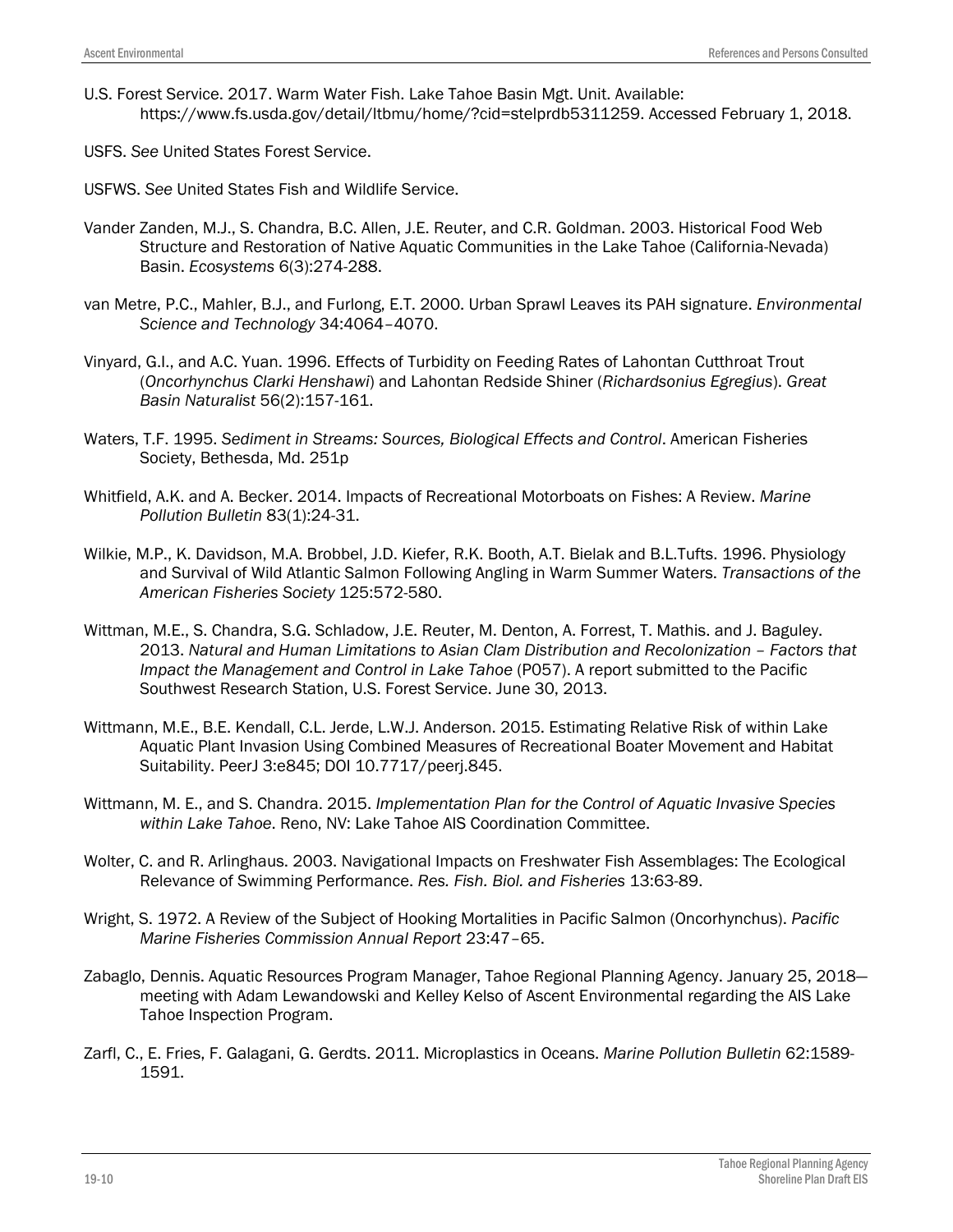# Chapter 6, "Hydrology and Water Quality"

- Alexander, M. T., and R. C. Wigart. 2013. Effect of motorized watercraft on summer nearshore turbidity at Lake Tahoe, California–Nevada. *Lake and Reservoir Management* 29(4):247–256.
- Asplund, T.R. 1996. Impacts of Motor Boats on Water Quality in Wisconsin Lakes. Wisconsin Department of Natural Resources PUBL-RS-920-96. Monona, WI.
- Balloffet, A., and L. Quinn. 2004. The Relationship between Boating Activity on Lake Tahoe and Contamination from Polycyclic Aromatic Hydrocarbons (PAH). Report prepared by ENTRIX for Tahoe Regional Planning Agency. Stateline, NV.
- Beachler, M., and D. F. Hill. 2003. Stirring up trouble? Resuspension of bottom sediments by recreational watercraft. *Lake and Reservoir Management* 19(1):15–25.
- California Air Resources Board.2017. *California Emissions Projection Analysis Model: 2016 SIP - Standard Emission Tool, Emission Projections by Summary Category, Base Year: 2012*. Available: https://www.arb.ca.gov/app/emsinv/fcemssumcat/fcemssumcat2016.php. Accessed January 25, 2018. Web page last updated February 15, 2017.
- California EPA. *See* California Environmental Protection Agency.
- California Environmental Protection Agency. 2014. Maximum contaminant levels and regulatory dates for drinking water: US EPA vs California. Available: [https://www.waterboards.ca.gov/drinking\\_water/certlic/drinkingwater/Chemicalcontaminants.shtml](https://www.waterboards.ca.gov/drinking_water/certlic/drinkingwater/Chemicalcontaminants.shtml) . Accessed 27 January 2018.
- CARB. *See* California Air Resources Board.
- EPA. *See* U.S. Environmental Protection Agency.
- Gertler, A.W., A. Bytnerowicz, T.A. Cahill, M. Arbaugh, S. Cliff, J. Kahyaoglu-Koracin, L. Tarnay, R. Alonso, and W. Fraczek. 2006. Local air pollutants threaten Lake Tahoe's clarity. *California Agriculture* 60(2):53–58.
- Gucinski, H. 1982. Sediment suspension and resuspension from small-craft induced turbulence. U.S. Environmental Protection Agency Chesapeake Bay Program, Annapolis MD. 61 pp. (EPA 600/3-82- 084)
- Hallock, D.D., and C.M. Falter. 1987. Powerboat engine discharges as a nutrient source in high-use lakes. *Lake and Reservoir Management* 3(1):172–181.
- Hare, C.T., and K.J. Springer. 1973. Exhaust Emissions from Uncontrolled Vehicles and Related Equipment Using Internal Combustion Engines, Part 2: Outboard Motors. U.S. EPA Contract EHS 70-108. PB-220 399 National Technical Information Service. Springfield, VA.
- Heyvaert, A.C., B. Fitzgerald, C. Morton, K. McGwire, and R. Susfalk. 2016. *Pilot Implementation of the Lake Tahoe Nearshore Monitoring Framework for Clarity Metrics*. Final Report prepared for Nevada Division of State Lands.
- Heyvaert, A.C., J.E. Reuter, S. Chandra, R.B. Susfalk, S.G. Schaldow, and S.H. Hackley. 2013. *Lake Tahoe Nearshore Evaluation and Monitoring Framework. Final Report*. Prepared for U.S. Forest Service, Pacific Southwest Research Station.
- Hoverson, D., and P. McGinley. 2007. *Waves, Wind, Watercraft, and Water Clarity: A Study of Sediment Resuspension in Clark Lake*. Center for Watershed Science and Education, University of Wisconsin. Stevens Point, WI.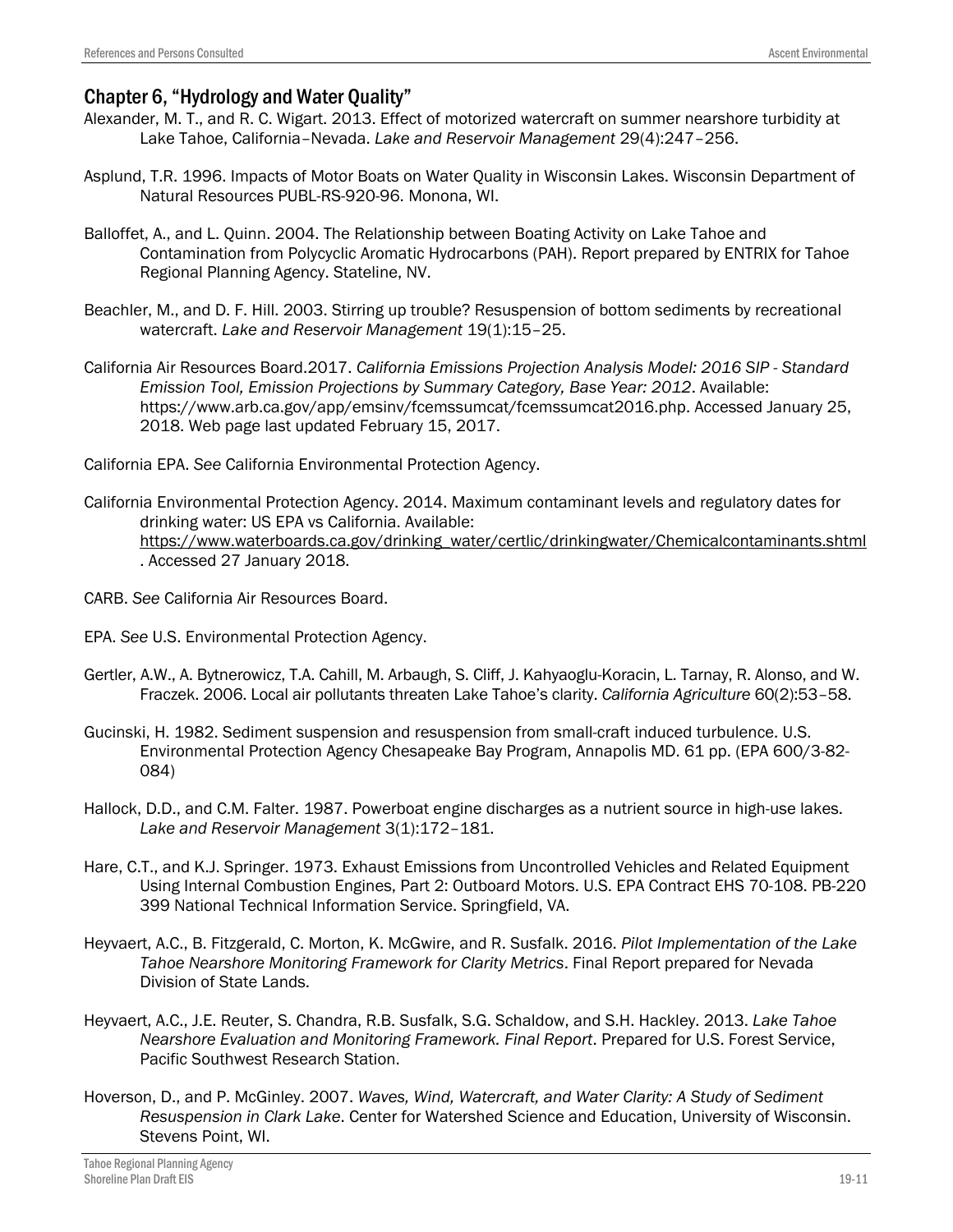Irwin, R.J., M. Van Mouwerik, L. Stevens, M.D. Seese, and W. Basham. 1997. *Environmental Contaminants Encyclopedia: Entry for BTEX and BTEX Compounds*. National Park Service, Water Resources Division. Fort Collins, Colorado.

Lahontan Regional Water Quality Control Board. 2016. *Water Quality Control Plan for the Lahontan Region*. Prepared by the State of California, Regional Water Quality Control Board, Lahontan Region. Amendments effective August 15, 2005 through January 14, 2016. South Lake Tahoe, CA and Victorville, CA. Available: http://www.waterboards.ca.gov/rwqcb6/water\_issues/programs/basin\_plan/references.shtml.

Lahontan RWQCB. *See* Lahontan Regional Water Quality Control Board.

- Lahontan RWQCB and NDEP. *See* Lahontan Regional Water Quality Control Board and Nevada Division of Environmental Protection.
- Lahontan Regional Water Quality Control Board and Nevada Division of Environmental Protection. 2010 (November). *Final Lake Tahoe Total Maximum Daily Load*. South Lake Tahoe, CA and Carson City, NV.
- Lahontan Regional Water Quality Control Board and Nevada Division of Environmental Protection. 2017. Lake Tahoe TMDL Program. 2017 Performance Report. South Lake Tahoe, CA and Carson City, NV.
- Lico, M. 2004. Gasoline-related E in Lake Tahoe before and after prohibition of carbureted two-stroke engines. *Lake and Reservoir Management* 20(2):164–174.
- Miller, G., C. Hoonhout, E. Sufka, S. Carrol, V. Edivirisingham, B. Allen, J. T. Oris, and M. S. Lico. 2003. *Environmental Assessment of the Impacts of PAH in Lake Tahoe and Donner Lake*. Lahontan Regional Water Quality Control Board. Sacramento, CA.
- Moory, R. 2012 (January 20). Letter memorandum to Nanette Hansel of Ascent Environmental. Stateline, NV.
- Reardon KE, Moreno-Casas PA, Bombardelli FA, Schladow SG. 2016. Seasonal nearshore sediment resuspension and water clarity at Lake Tahoe. *Lake and Reservoir Management* 32:132–145.
- Rowe, T. 2012. Monitoring gasoline and gasoline-derived compounds in Lake Tahoe California and Nevada. Tahoe Science Conference: Environmental Restoration in a Changing Environment, May 22- 24, 2012. Tahoe Science Consortium.
- Rowe, T., R. Whitney, and M. Fiore-Wagner. 2009. 2009 monitoring results for the Lake Tahoe Shorezone Water Quality Monitoring Program. Stateline, NV.
- Rowe, T. 2012. Results of monitoring for gasoline and gasoline-derived compounds in Lake Tahoe, 2009- 2011. Presentation at the Nevada Water Science Center. Carson City, NV.
- Susfalk, R., B. Fitzgerald, and T. Mihevc. 2010. Linking On-Shore & Near-Shore Processes: Near-Shore Water Quality Monitoring Buoy at Lake Tahoe. Conference Poster. 5th Biennial Lake Tahoe Basin Science Conference March 16 & 17, 2010.
- Swift, T.J., J. Perez‐Losada, S.G. Schladow, J.E. Reuter, A.D. Jassby, and C.R. Goldman. 2006. "Water Quality Modeling in Lake Tahoe: linking suspended matter characteristics to Secchi depth." *Aquatic Sciences* 68:1‐15.

Tahoe Environmental Research Center. 2011. *State of the Lake Report*. Davis, CA.

————. 2015. *State of the Lake Report*. Davis, CA.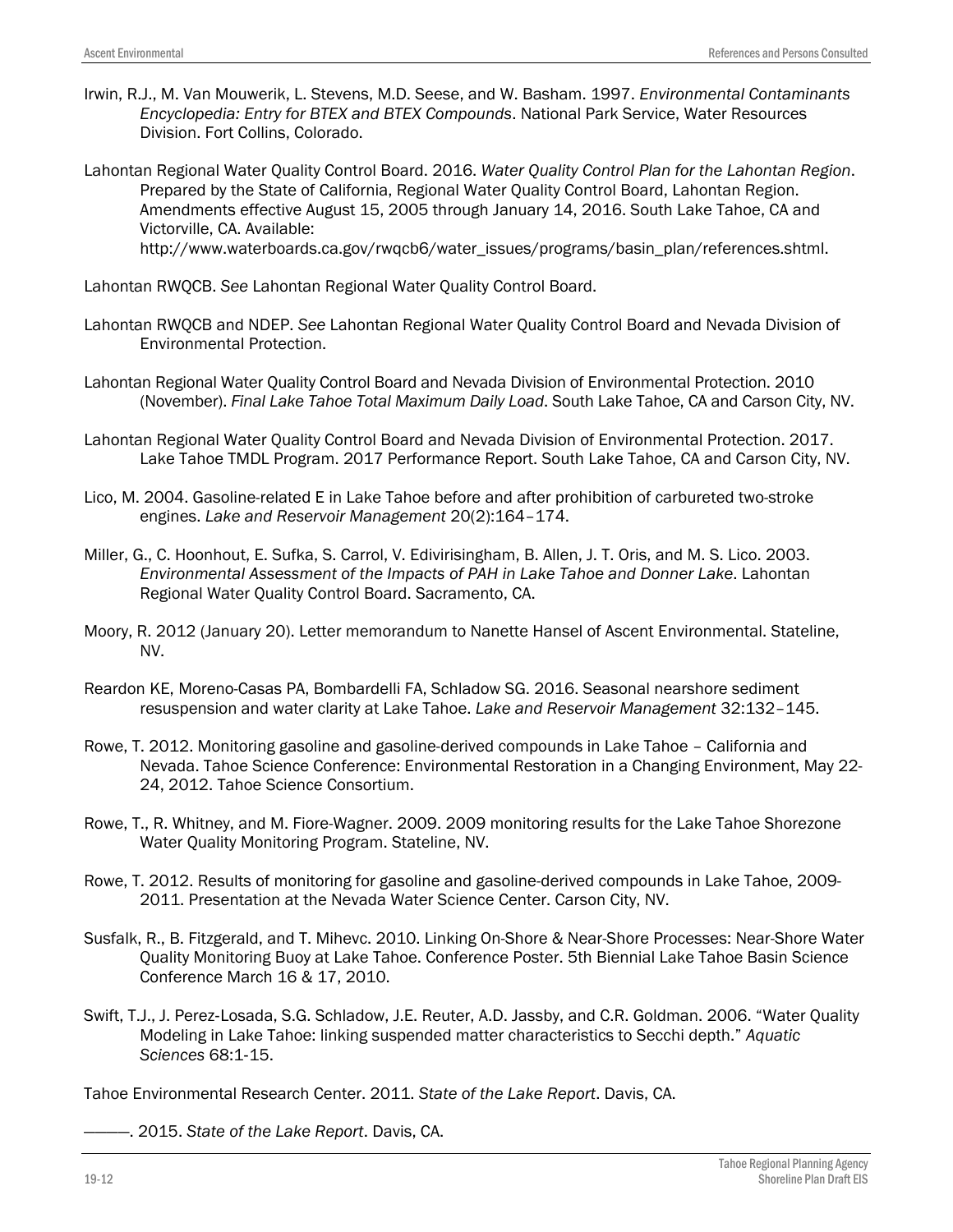- ————. 2017. *State of the Lake Report*. Davis, CA.
- Tahoe Regional Planning Agency. 2004. *Lake Tahoe Shorezone Ordinance Amendments Draft EIS*. Appendix H: Soil Conservation/Littoral Processes/SEZ.
- ————. 2012a. *Regional Plan* (Adopted December 12, 2012). Stateline, NV.
- ————. 2012b. Code of Ordinances. Stateline, NV.
- ————. 2014. *Best Management Practices Handbook*. Stateline, NV
- ————. 2016 (December). *2015 Threshold Evaluation Report*. Stateline, NV.
- Taylor, K. 2002. *Investigation of Near Shore Turbidity at Lake Tahoe*. University and Community College System of Nevada; Desert Research Institute.
- Taylor, K., R. Susfalk, M. Shanafield, and G. Schladow. 2004. *Near-shore Clarity at Lake Tahoe: Status and Causes of Reduction*. Report prepared for LRWQCB, the Nevada Division of State Lands, and TRPA. DHS Publication No. 41193.
- TERC. *See* Tahoe Environmental Research Center.
- TRPA. *See* Tahoe Regional Planning Agency.
- USACE. *See* U.S. Army Corps of Engineers.
- U.S. Army Corps of Engineers. 1993. Boating Impact Study, Fox River, Chain O'Lakes: Environmental Impact Statement, Volume 1. Available: [https://books.google.com/books?id=seE0AQAAMAAJ.](https://books.google.com/books?id=seE0AQAAMAAJ) Accessed 31 January 2018.
- U.S. Environmental Protection Agency. 2013. Methy Tertiary Butyl-Ether. Available: [https://archive.epa.gov/mtbe/web/html/gas.html.](https://archive.epa.gov/mtbe/web/html/gas.html) Accessed 27 January 2018.
- Yousef, Y. A. 1974. Assessing Effects on Water Quality by Boating Activity. National Research Institute, U.S. Environmental Protection Agency. Cincinnati, OH. Available: [https://books.google.com/books?id=nmwYAQAAIAAJ.](https://books.google.com/books?id=nmwYAQAAIAAJ) Accessed 24 January 2018.

#### Chapter 7, "Soil Conservation"

- Adams, K. and T. Minor. 2001. *Historic Shoreline Change at Lake Tahoe from 1938 to 1998: Implications for Water Clarity*. DRI, University and Community College System of Nevada.
- Adams, K.D. and Minor, T.B., 2002. Historic shoreline change at Lake Tahoe from 1938 to 1998 and its impact on sediment and nutrient loading. *Journal of Coastal Research*, 18 (4), 637-651. West Palm Beach (Florida), ISSN 0749-0208.
- Adams, K., T. Minor and A. Panorska. 2004. *Shorezone Erosion at Lake Tahoe: Historical Aspects, Processes, and Stochastic Modeling: Final Report for the U. S. Bureau and Reclamation and Tahoe Regional Planning Agency*. DRI.
- Bailey, Robert G. 1974. *Land-Capability Classification of the Lake Tahoe Basin, California-Nevada*. South Lake Tahoe, CA.
- Brothers, DS, Kent GM, Driscoll NW, Smith SB, Karlin R, Dingler JA, Harding AJ, Seitz GG, Babcock JM. 2009. New Constraints on Deformation, Slip Rate, and Timing of the Most Recent Earthquake on the West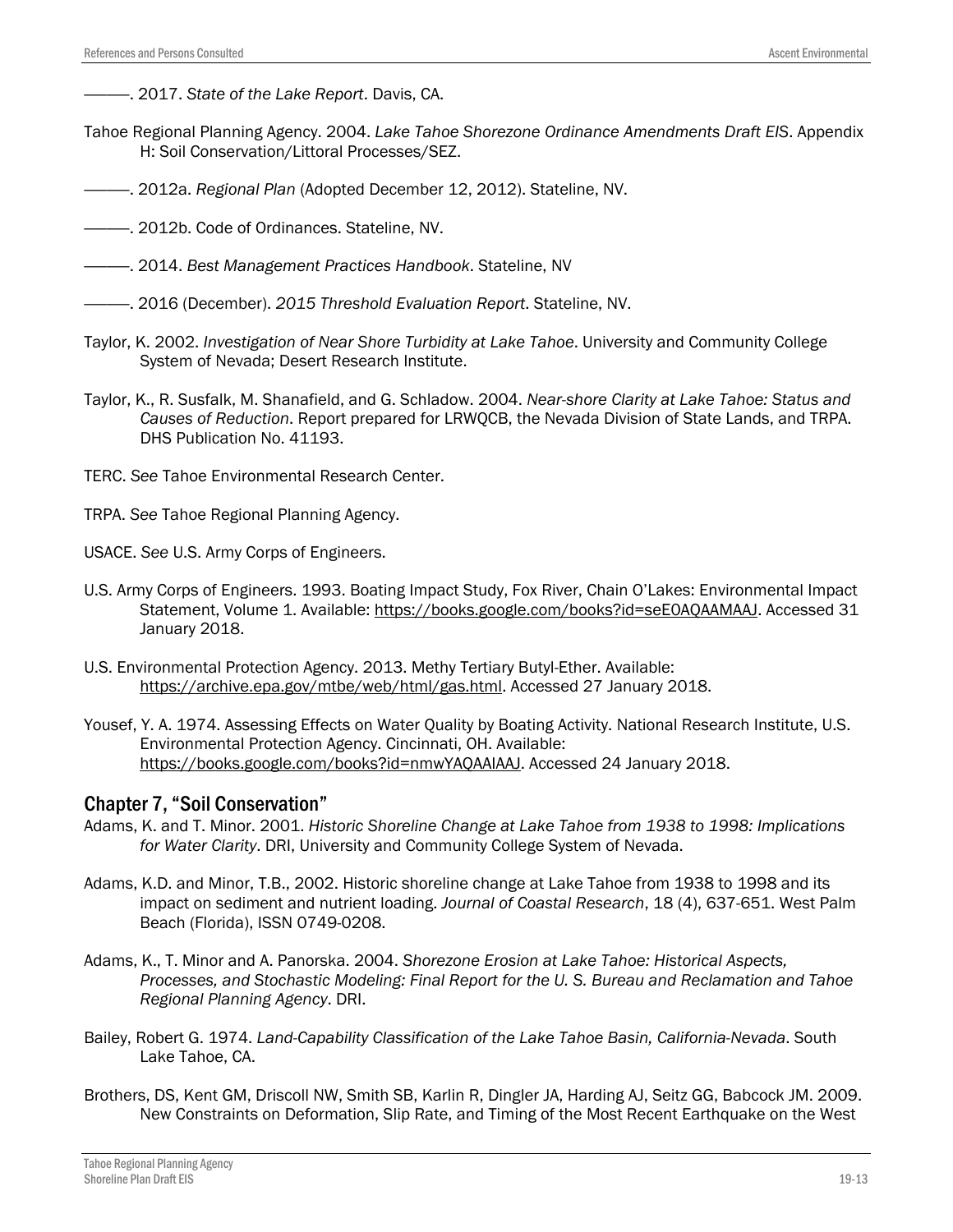Tahoe-Dollar Point Fault, Lake Tahoe Basin, California. *Bulletin of the Seismological Society of America*. 99:499-519.

California Geological Survey. 2008. *Guidelines for Evaluating and Mitigating Seismic Hazards in California*. (Special Publication 117A).

CGS. *See* California Geologic Survey.

- Dingler, J., Kent, G., Driscoll, N., Babcock, J., Harding, A., Seitz, G., Karlin, B., and Goldman, C., 2009, A highresolution seismic CHIRP investigation of active normal faulting across Lake Tahoe Basin, California-Nevada: *Geological Society of America Bulletin*, v. 121, no. 7-8, p. 1089-1107
- Ichinose, G.E., J.G. Anderson, K. Satake, R.A. Schweickert, and M.M. Lahren. 2000 (April 15). The potential hazard from tsunami and seiche waves generated by large earthquakes within Lake Tahoe, California-Nevada. *Geophysical Research Letters* Vol. 27, No. 8, 1203-1206.
- Moore, J.G., R.A. Schweickert, J.E. Robinson, M.M. Lahren, and C.A. Kitts. 2006 (November 1). Tsunamigenerated boulder ridges in Lake Tahoe, California-Nevada. *Geology* Vol. 34 No. 11, 965-968.
- Natural Resources Conservation Service. 2018. *Web Soil Survey*. Available: [https://websoilsurvey.sc.egov.usda.gov/.](https://websoilsurvey.sc.egov.usda.gov/?referrer=Citation.htm-HomeLink1) Accessed January 18, 2018.
- NRCS. *See* Natural Resources Conservation Service.
- Orme, A.R. 1971. *The Shore-Zone System for Lake Tahoe*. TRPA, Zephyr Cove, NV.
- ————. 1972. *Toward a Shorezone Plan for Lake Tahoe*. Department of Geography, UCLA.
- Osborne, R.H., M.C. Edelman, J.M. Gaynor, and J.M. Waldron. 1985. *Sedimentology of the Littoral Zone in Lake Tahoe, California-Nevada*. Department of Geological Sciences, University of Southern California.
- Roby, K., O'Neil‐Dunne, J., Romsos, S., Loftis, W., MacFaden, S., Saah, D., 2015. *A Review of Stream Environment Zone Definitions, Field Delineation Criteria and Indicators, Classification Systems, and Mapping – Collaborative Recommendations for Stream Environment Zone Program Updates*. Spatial Informatics Group, LLC, Pleasanton, CA.
- Saucedo, G.J., 2005. Geologic map of the Lake Tahoe basin, California and Nevada, 1:100,000 scale: California Geological Survey, Regional Geologic Map No. 4, scale 1:100000. Available: http://www.quake.ca.gov/gmaps/RGM/tahoe/tahoe.html Accessed March 26, 2014.
- Tahoe Regional Planning Agency. 2004 (July). *Lake Tahoe Shorezone Ordinance Amendments Draft EIS*. Stateline, NV.
- ————. 2016 (December). *Final 2015 Threshold Evaluation.* Stateline, NV 89449.

TRPA. *See* Tahoe Regional Planning Agency.

#### Chapter 8, "Recreation"

California Tahoe Conservancy. 2018. Recreation & Public Access. Available: http://tahoe.ca.gov/recreationpublic-access/. Accessed January 8, 2018.

Conservancy. *See* California Tahoe Conservancy.

Lake Tahoe Water Trail. 2018. Lake Tahoe Water Trail Website. Available: http://laketahoewatertrail.org/. Accessed February 5, 2018.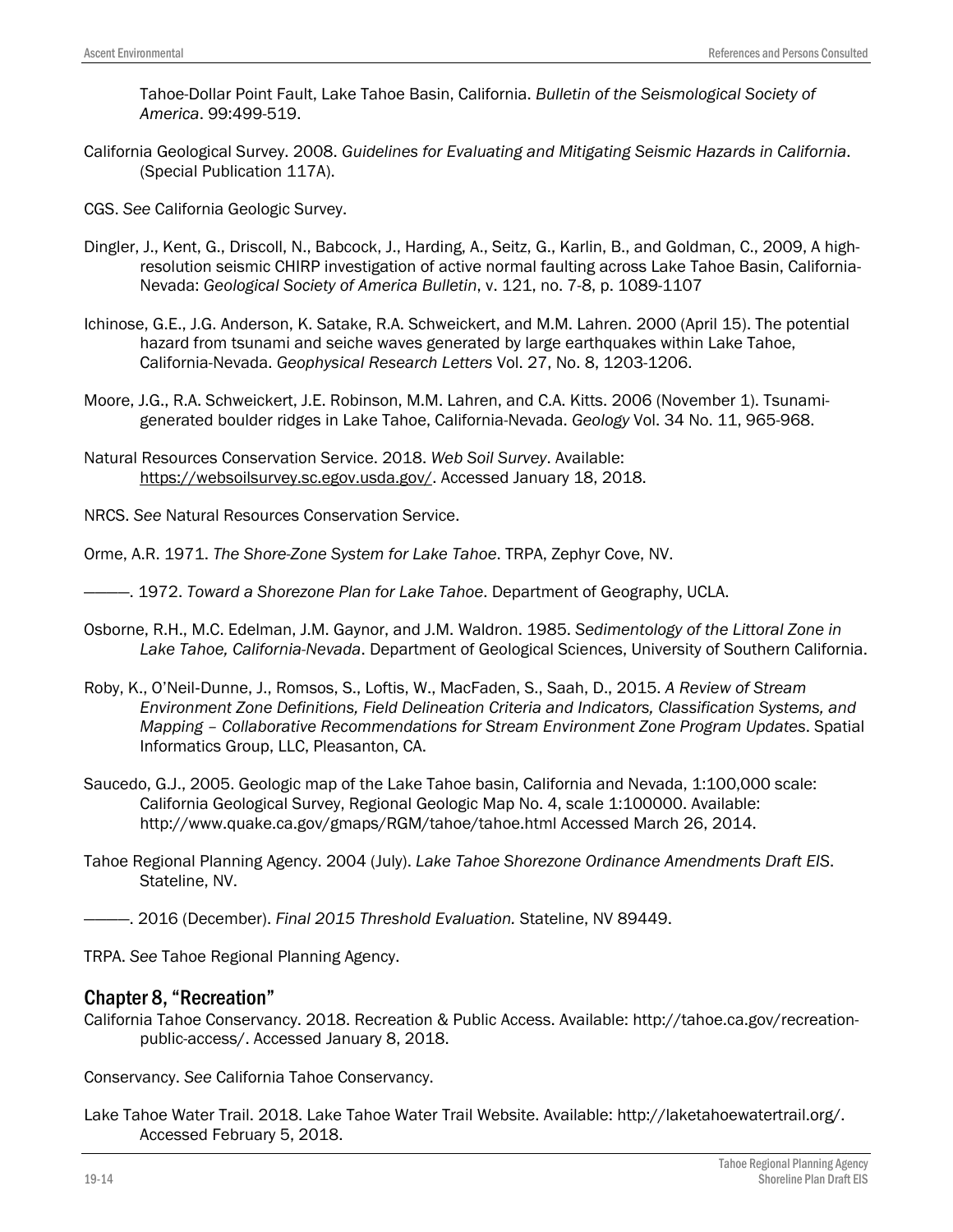Tahoe Regional Planning Agency. 2012 (December). Lake Tahoe Regional Plan.

- $-$  2014. Inventory of Boat Rental Concessions.
- ————. 2015. TRPA GIS.
- ————. 2016a (December). *2015 Threshold Evaluation*.
- ————. 2016b. Email from Mitch Koch, TRPA, to Adam Lewandowski, Ascent Environmental, on October 16, 2016 summarizing boat registration and AIS inspection data.
- ————. 2016c. 2015 Boat Records Collected During Aquatic Invasive Species Inspections. Provided by Kenneth Kasman, Research & Analysis Division Manager of the Tahoe Regional Planning Agency.
- ————. 2017a (April). *Linking Tahoe: Regional Transportation Plan and Sustainable Communities Strategy, Horizon Year 2017–2040*.
- 2017b. Inventory of Boat Rental Concessions.

TRPA. *See* Tahoe Regional Planning Agency.

U.S. Forest Service. 2018. Where to Fish? Available: https://www.fs.usda.gov/detail/ltbmu/recreation/?cid=stelprdb5137041. Accessed February 7, 2018.

Reclamation. *See* U.S. Bureau of Reclamation.

U.S. Bureau of Reclamation. 2011. Water and Land Recreation Opportunity Spectrum (WALROS), Users Handbook, second edition. Available: [https://www.usbr.gov/recreation/publications/WALROS\\_Handbook\\_2011.pdf.](https://www.usbr.gov/recreation/publications/WALROS_Handbook_2011.pdf)

USFS. *See* U.S. Forest Service.

#### Chapter 9, "Scenic Resources"

California Department of Transportation. 2011 (September). State Scenic Highway Index. Available: [<http://www.dot.ca.gov/hq/LandArch/scenic\\_highways/index.htm>](http://www.dot.ca.gov/hq/LandArch/scenic_highways/index.htm). Last updated September 7, 2011. Accessed February 14, 2018.Iverson, W.D., Sheppard, S.R.J., Strain, R.A., 1993. Managing Regional Scenic Quality in the Lake Tahoe Basin. *Landscape Journal* 12, 23–39.

Caltrans. *See* California Department of Transportation.

Tahoe Regional Planning Agency. 1982. *Lake Tahoe Basin Scenic Resource Inventory*.

- ————. 2004. TRPA Design Review Guidelines, Appendix H, Visual Assessment Tool for the Review of Projects Located within the Shoreland. Available: [http://www.trpa.org/wp-content/uploads/DRG.pdf.](http://www.trpa.org/wp-content/uploads/DRG.pdf)
- ————. 2010a. Restoration in Progress. Environmental Improvement Program Update, Planning Horizon Through 2018. Available at: [www.trpa.org/wp-content/uploads/EIP\\_Report\\_Update.pdf.](http://www.trpa.org/wp-content/uploads/EIP_Report_Update.pdf)
- ————. 2010b. *Status and Trend Monitoring Plan for Scenic Resources in the Lake Tahoe Basin*.
- ————. 2011. *Criteria for Screening Shorezone Applications for Acceptance and Processing*. Available: [http://www.trpa.org/wp-content/uploads/Screening\\_Criteria.pdf.](http://www.trpa.org/wp-content/uploads/Screening_Criteria.pdf)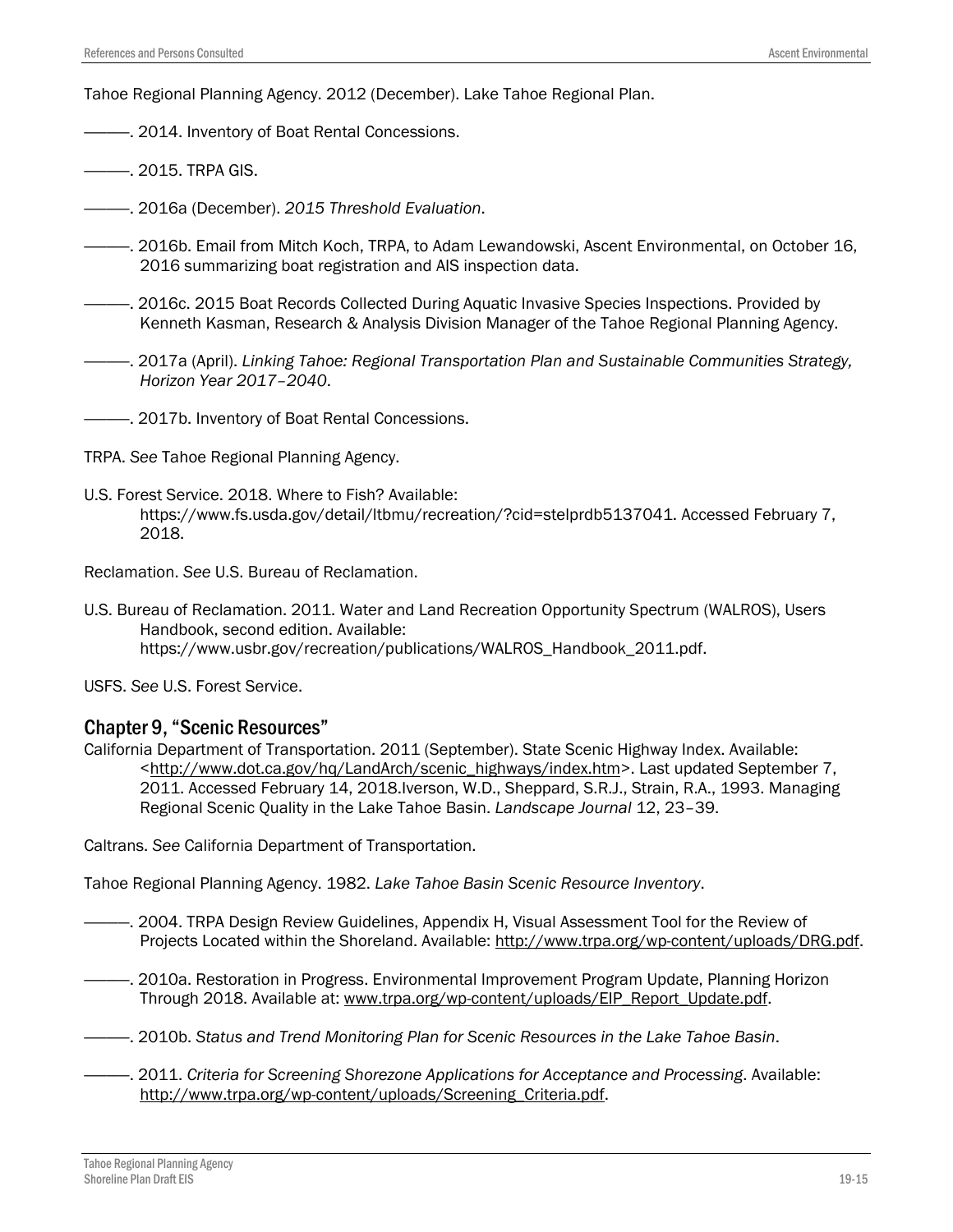- ————. 2012 (December). Regional Plan. Available at: [http://www.trpa.org/wp-content/uploads/Adopted-](http://www.trpa.org/wp-content/uploads/Adopted-Regional-Plan_20160614_Clean.pdf)[Regional-Plan\\_20160614\\_Clean.pdf.](http://www.trpa.org/wp-content/uploads/Adopted-Regional-Plan_20160614_Clean.pdf) Accessed February 13, 2018.
- ————. 2016. *2015 Threshold Evaluation Report*, Chapter 9, Scenic Resources. Available: http://www.trpa.org/wp-content/uploads/15 Ch9 Scenic\_FINAL\_9\_30\_2016.pdf.
- ————. 2017a. Memo to Joint Fact Finding Committee. Shoreline Plan EIS Proposed Scenic Analysis Approach. Available: [http://shorelineplan.org/wp-content/uploads/2017/11/Shoreline-EIS-](http://shorelineplan.org/wp-content/uploads/2017/11/Shoreline-EIS-Approach_-Scenic_Final.pdf)[Approach\\_-Scenic\\_Final.pdf.](http://shorelineplan.org/wp-content/uploads/2017/11/Shoreline-EIS-Approach_-Scenic_Final.pdf)
- ————. 2017b. In-house Scenic Assessment training. Sample project and interim system results.
- ————. 2017c. Meeting Materials: Personal Watercraft. Available: [http://shorelineplan.org/wp](http://shorelineplan.org/wp-content/uploads/2017/08/Meeting-Materials-Personal-Watercraft-7-18-2017-v2.pdf)[content/uploads/2017/08/Meeting-Materials-Personal-Watercraft-7-18-2017-v2.pdf.](http://shorelineplan.org/wp-content/uploads/2017/08/Meeting-Materials-Personal-Watercraft-7-18-2017-v2.pdf)
- TRPA. *See* Tahoe Regional Planning Agency.
- TRPA and California State Parks. 2018a. *Kings Beach State Recreation Area General Plan Revision and Pier Rebuild Project Draft Environmental Impact Report and Environmental Impact Statement*, Scenic Section.

TRPA and California State Parks. 2018b. Kings Beach Boat Ramp Baseline Visual Magnitude Drawings.

- U.S. Forest Service. 1995. *Landscape Aesthetics: A Handbook for Scenery Management*. Agriculture Handbook number 701. Available: [https://www.fs.fed.us/cdt/carrying\\_capacity/landscape\\_aesthetics\\_handbook\\_701\\_no\\_append.pdf](https://www.fs.fed.us/cdt/carrying_capacity/landscape_aesthetics_handbook_701_no_append.pdf)
- U.S. Geological Survey. 2005 (May 20). *Lake Tahoe Case Study. In Status of the Sierra Nevada: The Sierra Nevada Ecosystem Project, 217-276*. U.S. Geological Survey Digital Data Series DDS-43. Digital Version 1.0. Available: [http://pubs.usgs.gov/dds/dds-43.](http://pubs.usgs.gov/dds/dds-43)
- ————. 2008. USGS website: Facts about Lake Tahoe. Available: http://tahoe.usgs.gov/facts.html. Accessed February 14, 2018.
- USGS. See U.S. Geological Survey.

# Chapter 10, "Air Quality"

BAAQMD. *See* Bay Area Air Quality Management District.

- Bay Area Air Quality Management District. 2012 (May). *Recommended Methods for Screening and Modeling Local Risks and Hazards, Version 3.0*. San Francisco, CA. Available at http://www.baaqmd.gov/~/media/files/planning-and-research/ceqa/risk-modeling-approach-may-2012.pdf?la=en. Accessed February 11, 2018.
- Breathe California. 2008. *Removal Rates of Particulate Matter onto Vegetation as a Function of Particle Size*. Available: http://cityofdavis.org/home/showdocument?id=4161 [www.sacbreathe.org/Local%20Studies/Vegetation%20Study.pdf](http://www.sacbreathe.org/Local%20Studies/Vegetation%20Study.pdf)*.* Accessed February 11, 2018*.*
- California Air Resources Board. 2004. *2004 Revision to the California State Implementation Plan for Carbon Monoxide-Maintenance Plan (July 2004).* Available: [http://www.arb.ca.gov/planning/sip/co/final\\_2004\\_co\\_plan\\_update.pdf. Accessed February 29,](http://www.arb.ca.gov/planning/sip/co/final_2004_co_plan_update.pdf.%20Accessed%20February%2029) 2018.
- ————. 2015. EMFAC2014 Web Database. Available at http://www.arb.ca.gov/emfac/. Accessed January 21, 2018.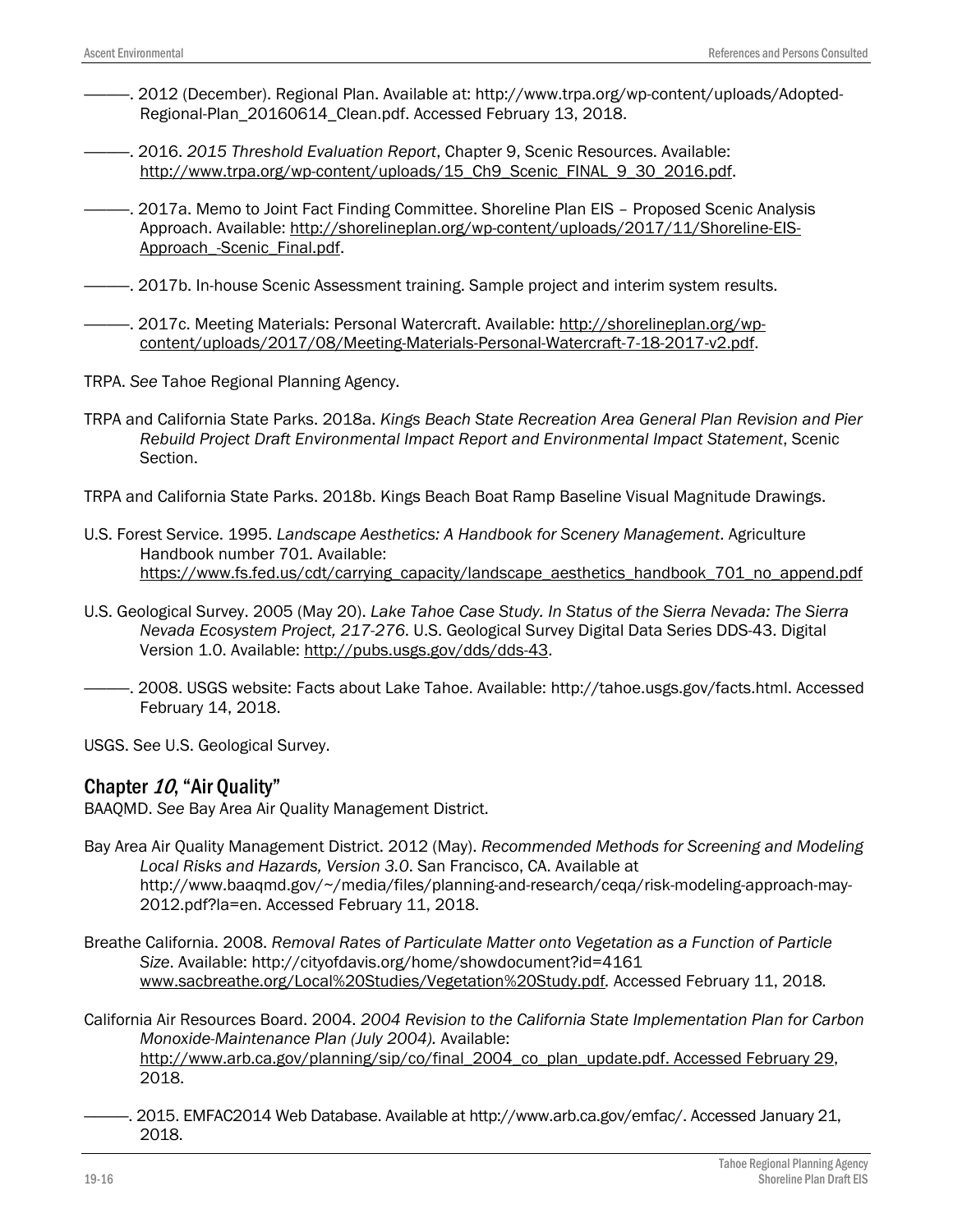- ————. 2016a. Ambient Air Quality Standards. Available: [https://www.arb.ca.gov/research/aaqs/aaqs2.pdf.](https://www.arb.ca.gov/research/aaqs/aaqs2.pdf.%20Accessed%20February%202)  [Accessed February 2,](https://www.arb.ca.gov/research/aaqs/aaqs2.pdf.%20Accessed%20February%202) 2018.
- ————. 2016b. *California's Advanced Clean Cars Program.* Available: https://www.arb.ca.gov/msprog/acc/acc.htm and http://www.arb.ca.gov/newsrel/newsrelease.php?id=282. Accessed January 29, 2018.
- 2017a. Area Designations Maps / State and National. Available: https://www.arb.ca.gov/desig/adm/adm.htm. Last Updated October 18, 2017. Accessed February 9, 2018.
- ————. 2017b. *California Emissions Projection Analysis Model: 2016 SIP - Standard Emission Tool, Emission Projections by Summary Category, Base Year: 2012*. Available: https://www.arb.ca.gov/app/emsinv/fcemssumcat/fcemssumcat2016.php. Accessed January 25, 2018. Web page last updated February 15, 2017.
- CARB. *See* California Air Resources Board.
- Chou, D. [Air Quality and Transportation Planning Activities,](https://www.arb.ca.gov/Planning/contacts.htm) Motor Vehicle Off Road Division Planning & Monitoring Section. California Air Resources Board, El Monte, CA. January 25, 2018—phone conversation with Austin Kerr of Ascent Environmental regarding the emissions inventory and projections for recreational boats in the Lake Tahoe Air Basin.
- Churchill, R. K., and R. L. Hill. 2000 (August). *A General Location Guide for Ultramafic Rocks in California – Areas More Likely to Contain Naturally Occurring Asbestos*. CA Department of Conservation, Open-File Report 2000-19. Available: [ftp://ftp.consrv.ca.gov/pub/dmg/pubs/ofr/ofr\\_2000-019.pdf.](ftp://ftp.consrv.ca.gov/pub/dmg/pubs/ofr/ofr_2000-019.pdf) Accessed February 9, 2018.
- EPA. *See* U.S. Environmental Protection Agency.
- Fuller, M., B. Song, D. Eisinger, and D. Niemeir. 2009 (July 14). *Practical Mitigation Measures for Diesel Particulate Matter: Near-Road Vegetative Barriers*. Available: http://www.dot.ca.gov/hq/env/air/research/ucd\_aqp/Documents/Mitigation-Measures-Package-Report-5-Micah-v3.pdf*.* Accessed February 11, 2018.
- Higgins, C., and J. Clinkenbeard. 2006. Relative Likelihood for the Presence of Naturally Occurring Asbestos in Placer County, California. California Department of Conservation Special Report 190.
- Lenkin, Todd. Development Aide II. County of El Dorado, Air Quality Management District, Placerville, CA. February 14, 2018—e-mail to Austin Kerr of Ascent Environmental regarding odor complaints associated with boating on Lake Tahoe.
- OEHHA. *See* Office of Environmental Health Hazard Assessment.
- Office of Environmental Health Hazard Assessment. 2015 (February). Air Toxics Hot Spots Program Risk Assessment Guidelines. Available: https://oehha.ca.gov/air/crnr/notice-adoption-air-toxics-hotspots-program-guidance-manual-preparation-health-risk-0. Accessed February 11, 2018.
- Springsteen, Bruce. Associate Engineer. Placer County Air Pollution Control District, Auburn, CA. February 13, 2018—e-mail to Austin Kerr of Ascent Environmental regarding odor complaints associated with boating on Lake Tahoe.
- Tahoe Regional Planning Agency. 2016. 2015 Threshold Evaluation. Chapter 2. Air Quality. Available at: [http://www.trpa.org/regional-plan/threshold-evaluation/.](http://www.trpa.org/regional-plan/threshold-evaluation/) Accessed February 2, 2018.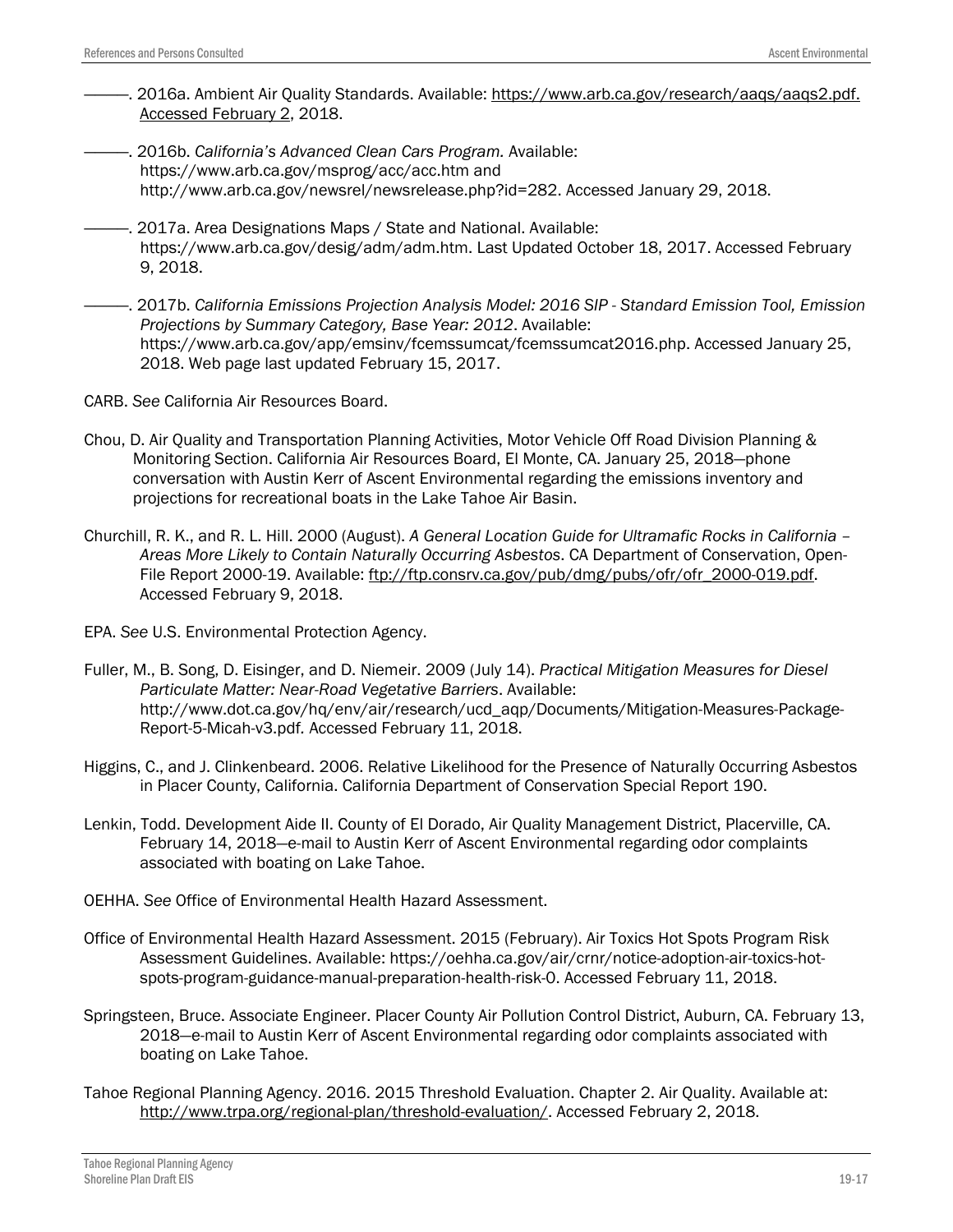TRPA. *See* Tahoe Regional Planning Agency.

- U.S. Environmental Protection Agency. 2017 (June 17). Updates to Total Organic Gases (TOG) in MOVES. A slide presentation by Darrell Sonntag of EPA and Claudia Toro of Oak Ridge Institute for Science and Education. Available at [https://www.epa.gov/sites/production/files/2017-08/documents/07](https://www.epa.gov/sites/production/files/2017-08/documents/07-updates-tog-calculations-moves-2017-06-07.pdf) [updates-tog-calculations-moves-2017-06-07.pdf.](https://www.epa.gov/sites/production/files/2017-08/documents/07-updates-tog-calculations-moves-2017-06-07.pdf) Accessed February 11, 2018.
	- ————. 2018a. *California Nonattainment/Maintenance Status for Each County by Year for All Criteria Pollutants.* Available: https://www3.epa.gov/airquality/greenbook/anayo\_ca.html. Last Updated: January 31, 2018. Accessed February 9, 2018.
- ————. 2018b. *Nevada Nonattainment/Maintenance Status for Each County by Year for All Criteria Pollutants*. Available: https://www3.epa.gov/airquality/greenbook/anayo\_nv.html. Last Updated: January 31, 2018. Accessed February 9, 2018.
- Van Gosen, B. S., and J. P. Clinkenbeard. 2011. *Reported Historic Asbestos Mines, Historic Asbestos Prospects, and Other Natural Occurrences of Asbestos in California*. U.S. Geological Survey, California Geological Survey. Sheet 59
- Zhu, Y., W.C. Hinds, S. Kim, S. Shen, and C. Sioutas. 2002. Study of Ultrafine Particles Near a Major Highway with Heavy-duty Diesel Traffic. In *Atmospheric Environment* 36:4323–4335.

# Chapter 11, "Greenhouse Gas Emissions and Climate Change"

- Cal-Adapt. 2017a. *Maximum Temperature - Annual Averages Tool*. Available: [http://cal](http://cal-adapt.org/tools/annual-averages/#climatevar=tasmax&scenario=rcp85&lat=38.92888&lng=-119.97757&boundary=place&units=fahrenheit)[adapt.org/tools/annual-averages/#climatevar=tasmax&scenario=rcp85&lat=38.92888&lng=-](http://cal-adapt.org/tools/annual-averages/#climatevar=tasmax&scenario=rcp85&lat=38.92888&lng=-119.97757&boundary=place&units=fahrenheit) [119.97757&boundary=place&units=fahrenheit.](http://cal-adapt.org/tools/annual-averages/#climatevar=tasmax&scenario=rcp85&lat=38.92888&lng=-119.97757&boundary=place&units=fahrenheit) Accessed February 14, 2017.
- ————. 2017b. *Precipitation - Annual Averages Tool*. Available: [http://cal-adapt.org/tools/annual](http://cal-adapt.org/tools/annual-averages/#climatevar=pr&scenario=rcp85&lat=38.9796&lng=-120.00377&boundary=irwm&units=inches%20per%20day)[averages/#climatevar=pr&scenario=rcp85&lat=38.9796&lng=-](http://cal-adapt.org/tools/annual-averages/#climatevar=pr&scenario=rcp85&lat=38.9796&lng=-120.00377&boundary=irwm&units=inches%20per%20day) [120.00377&boundary=irwm&units=inches%20per%20day.](http://cal-adapt.org/tools/annual-averages/#climatevar=pr&scenario=rcp85&lat=38.9796&lng=-120.00377&boundary=irwm&units=inches%20per%20day) Accessed February 14, 2017.
- California Air Resources Board. 2014a (May). *First Update to the Climate Change Scoping Plan.* Available: https://www.arb.ca.gov/cc/scopingplan/2013\_update/first\_update\_climate\_change\_scoping\_plan. pdf. Accessed January 3, 2017.
- ————. 2014b. EMFAC2014 Web Database. Available at http://www.arb.ca.gov/emfac/. Accessed January 21, 2018.
- ————. 2016. *California's Advanced Clean Cars Program.* Available: https://www.arb.ca.gov/msprog/acc/acc.htm and http://www.arb.ca.gov/newsrel/newsrelease.php?id=282. Accessed January 3, 2017.
- -. 2017a (November). *California's 2017 Climate Change Scoping Plan: The Strategy for Achieving California's 2030 Greenhouse Gas Target*. Adopted by the California Air Resources Board on December 14, 2017. Available: [https://www.arb.ca.gov/cc/scopingplan/scopingplan.htm.](https://www.arb.ca.gov/cc/scopingplan/scopingplan.htm) Accessed February 15, 2018.
- ————. 2017b. *California Greenhouse Gas Emissions Inventory—2017 Edition.* Available at [https://www.arb.ca.gov/cc/inventory/data/data.htm.](https://www.arb.ca.gov/cc/inventory/data/data.htm) Last updated on June 6, 2017. Accessed February 14, 2018.
- ————. 2017c. *Documentation of California's 2000-2015 GHG Inventory — Index*. Available: [https://www.arb.ca.gov/cc/inventory/doc/doc\\_index.php.](https://www.arb.ca.gov/cc/inventory/doc/doc_index.php) Lat modified June 6, 2017.Accessed February 14, 2018.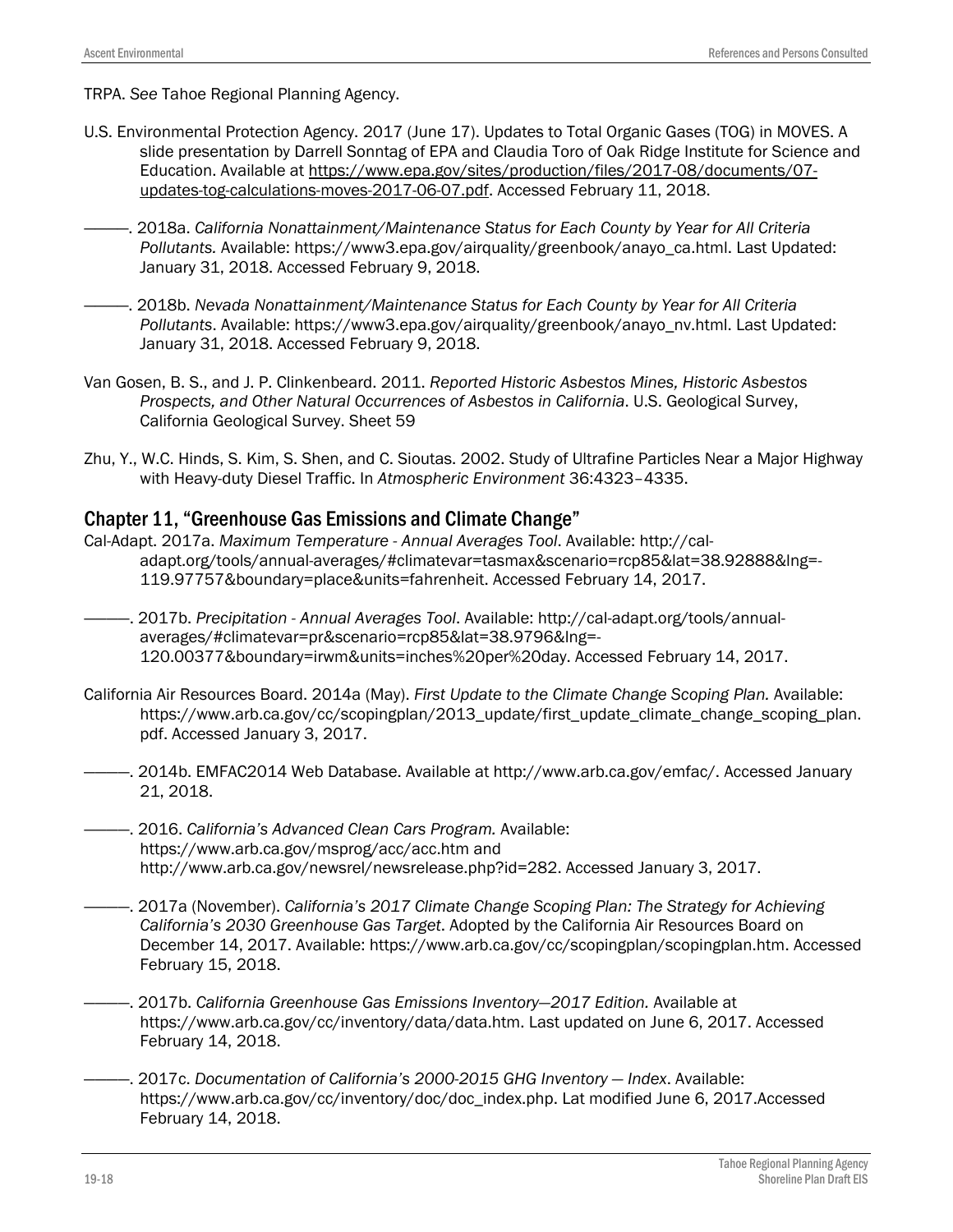- California Natural Resources Agency. 2017 (May). *DRAFT REPORT: Safeguarding California Plan: 2017 Update.* Available: [http://resources.ca.gov/climate/safeguarding/.](http://resources.ca.gov/climate/safeguarding/) Accessed June 19, 2017.
- CARB. *See* California Air Resources Board.
- CNRA. *See* California Natural Resources Agency.
- EPA. *See* U.S. Environmental Protection Agency.
- Intergovernmental Panel on Climate Change. 2013. *Carbon and Other Biogeochemical Cycles. In: Climate Change 2013: The Physical Science Basis*. Contribution of Working Group I to the Fifth Assessment Report of the Intergovernmental Panel on Climate Change. Available: https://www.ipcc.ch/pdf/assessment-report/ar5/wg1/WGIAR5\_SPM\_brochure\_en.pdf. Accessed January 3, 2017.
- ————. 2014. *Climate Change 2014 Synthesis Report Summary for Policymakers*. Geneva, Switzerland. Available: https://www.ipcc.ch/pdf/assessment-report/ar5/syr/AR5\_SYR\_FINAL\_SPM.pdf. Accessed January 3, 2017.
- IPCC. *See* Intergovernmental Panel on Climate Change.
- NCCAC. *See* Nevada Climate Change Advisory Committee.
- NDEP. *See* Nevada Division of Environmental Protection.
- Nevada Climate Change Advisory Committee. 2008 (May). Governor Jim Gibbons' Nevada Climate Change Advisory Committee Final Report. http://www.epa.gov/statelocalclimate/documents/pdf/ nevada\_final\_report.pdf
- Nevada Division of Environmental Protection. 2017. Nevada Statewide Greenhouse Gas Emissions Inventory and Projections, 1990-2030. Available at [https://ndep.nv.gov/uploads/air-pollutants](https://ndep.nv.gov/uploads/air-pollutants-docs/GHG_Report_2016.pdf)[docs/GHG\\_Report\\_2016.pdf.](https://ndep.nv.gov/uploads/air-pollutants-docs/GHG_Report_2016.pdf) Accessed February 12, 2018.
- Tahoe Regional Planning Agency. 2012 (December). Regional Plan. Available at: [http://www.trpa.org/wp](http://www.trpa.org/wp-content/uploads/Adopted-Regional-Plan_20160614_Clean.pdf)[content/uploads/Adopted-Regional-Plan\\_20160614\\_Clean.pdf.](http://www.trpa.org/wp-content/uploads/Adopted-Regional-Plan_20160614_Clean.pdf) Accessed February 13, 2018.
- ————. 2016. 2015 Threshold Evaluation. Chapter 2. Air Quality. Available at: [http://www.trpa.org/regional](http://www.trpa.org/regional-plan/threshold-evaluation/)[plan/threshold-evaluation/.](http://www.trpa.org/regional-plan/threshold-evaluation/) Accessed February 2, 2018.
- ————. 2017 (April). *Linking Tahoe: Regional Transportation Plan and Sustainable Communities Strategy.* Available at: http://www.trpa.org/regional-plan/regional-transportation-plan/. Accessed February 12, 2018.
- TRPA. *See* Tahoe Regional Planning Agency.
- U.S. Environmental Protection Agency. 2018a (February). Electric Utility Generating Units: Repealing the Clean Power Plan: Proposal. Available: [https://www.epa.gov/stationary-sources-air-pollution/electric](https://www.epa.gov/stationary-sources-air-pollution/electric-utility-generating-units-repealing-clean-power-plan-0)[utility-generating-units-repealing-clean-power-plan-0.](https://www.epa.gov/stationary-sources-air-pollution/electric-utility-generating-units-repealing-clean-power-plan-0) Last updated February 1, 2018. Accessed February 7, 2018.
- 2018b. Midterm Evaluation of Light-Duty Vehicle Greenhouse Gas Emissions Standards for Model Years 2022-2025. Available: [https://www.epa.gov/regulations-emissions-vehicles-and](https://www.epa.gov/regulations-emissions-vehicles-and-engines/midterm-evaluation-light-duty-vehicle-greenhouse-gas)[engines/midterm-evaluation-light-duty-vehicle-greenhouse-gas.](https://www.epa.gov/regulations-emissions-vehicles-and-engines/midterm-evaluation-light-duty-vehicle-greenhouse-gas) Last updated January 10, 2018. Accessed February 15, 2018.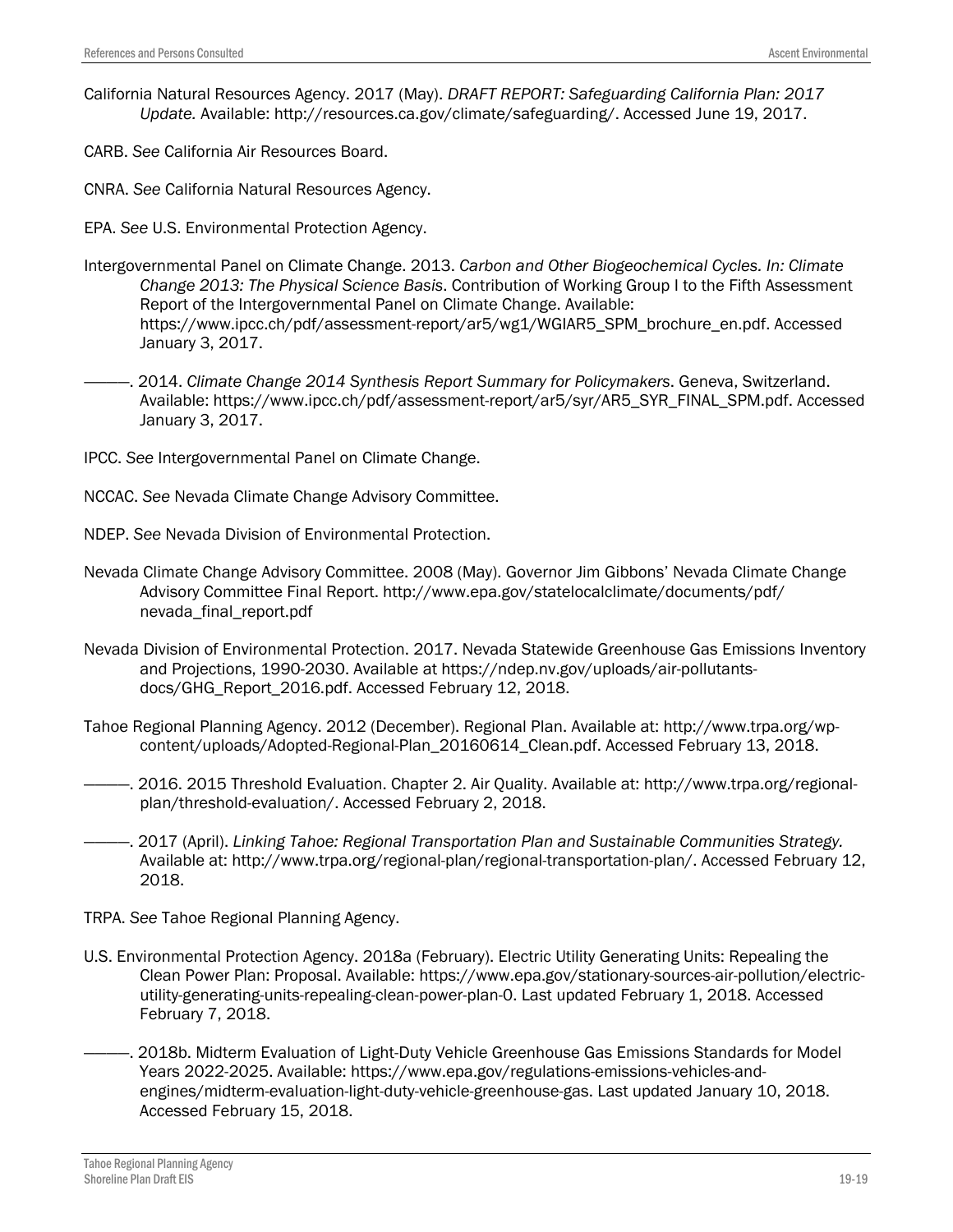Wade, Samuel. Branch Chief, Transportation Fuels Branch, Industrial Strategies Division, California Air Resources Board. Sacramento, CA. February 9, 2017―e-mail to Austin Kerr of Ascent Environmental confirming that the Low-Carbon Fuel Standard applies to fuels used by recreational watercraft and other off-road equipment.

#### Chapter 12, "Noise"

- California Department of Transportation. 2009 (November). *Technical Noise Supplement*. Division of Environmental Analysis. Sacramento, CA. Prepared by ICF Jones & Stokes.
- ————. 2013 (September). *Transportation and Construction Vibration Guidance Manual*. California Department of Transportation Division of Environmental Analysis. Sacramento, CA.
- ————. 2015. Standard Specifications. California Department of Transportation Publication Distribution Unit. Sacramento, CA
- Caltrans. *See* California Department of Transportation.
- Egan, M. D. 2007. *Architectural Acoustics*. J. Ross Publishing. Fort Lauderdale, FL.
- Federal Highway Administration. 2006 (January). *Roadway Construction Noise Model User's Guide*. U.S. Department of Transportation. Cambridge, MA.
- Federal Transit Administration. 2006. *Transit Noise and Vibration Impact Assessment*. Washington, D.C.

FHWA. *See* Federal Highway Administration.

FTA. *See* Federal Transit Administration.

- Tahoe Regional Planning Agency. 2012 (December). *Lake Tahoe Regional Transportation Plan and Sustainable Communities Strategy Mobility 2035*. Stateline, NV. Available: [http://www.trpa.org/regional-plan/regional-transportation-plan/.](http://www.trpa.org/regional-plan/regional-transportation-plan/) Accessed January 30, 2018.
- ————. 2013. *Standard Conditions of Approval for Grading Projects*.
- ————. 2016 (December). *Final 2015 Threshold Evaluation.* Stateline, NV.
- ————. 2017. *TRPA Shorezone Noise Monitoring Summary (2009–2017*). Stateline, NV 89449.
- ————. 2018. Annual boating activity data. Personal communication (email) between Dennis Zabaglo and Matt Driscoll of TRPA and Ascent Environmental. Email communication on April 18, 2018 and February 8, 2018.

TRPA. *See* Tahoe Regional Planning Agency.

# Chapter 13, "Automotive Transportation and Circulation"

California Department of Transportation. 2012. *Transportation Corridor Concept Reports*.

Caltrans. *See* California Department of Transportation.

Haefer. Reid. Data Modeler/Analyst. Tahoe Regional Planning Agency, NV. January 18, 2018—email to Zachary Miller of Ascent Environmental regarding vehicle miles traveled and trip length estimates for the Shoreline Plan EIS.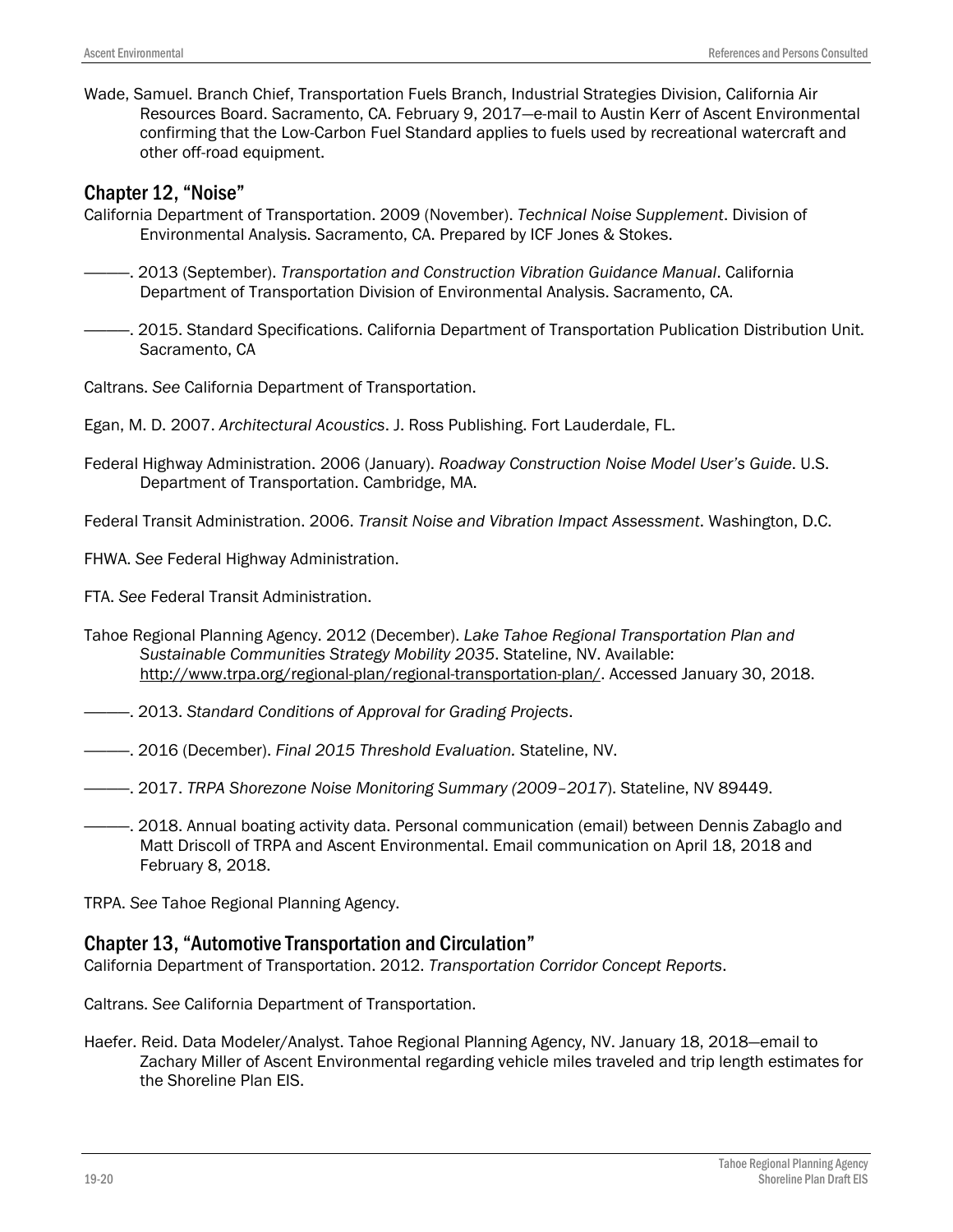- Joint Fact-Finding Committee. 2017. Memo to Joint Fact-Finding Committee. Shoreline Plan EIS Approach for Estimating Watercraft Use and Emissions. Available: [http://shorelineplan.org/wp](http://shorelineplan.org/wp-content/uploads/2017/11/Watercraft-Use-and-Emissions-Memo_final_11_3_2017.pdf)[content/uploads/2017/11/Watercraft-Use-and-Emissions-Memo\\_final\\_11\\_3\\_2017.pdf](http://shorelineplan.org/wp-content/uploads/2017/11/Watercraft-Use-and-Emissions-Memo_final_11_3_2017.pdf)
- Placer County and Tahoe Regional Planning Agency. 2017 (January). Placer County Tahoe Basin Areas Plan and Tahoe City Lodge Project Final EIR/EIS. Stateline, NV. Available: [http://www.trpa.org/document/projects-plans/.](http://www.trpa.org/document/projects-plans/)

Placer County and TRPA. *See* Placer County and Tahoe Regional Planning Agency.

- Tahoe Regional Planning Agency. 2012 (December). *Lake Tahoe Regional Transportation Plan and Sustainable Communities Strategy Mobility 2035*. Stateline, NV. Available: [http://www.trpa.org/regional-plan/regional-transportation-plan/.](http://www.trpa.org/regional-plan/regional-transportation-plan/) Accessed January 19, 2018.
- ————. 2016 (December). *2015 Threshold Evaluation Report*. Stateline, NV. Available: [http://www.trpa.org/regional-plan/threshold-evaluation/.](http://www.trpa.org/regional-plan/threshold-evaluation/) Accessed January 19, 2018.
- ————. 2017a (April). *Linking Tahoe: Regional Transportation Plan and Sustainable Communities Strategy*. Stateline, NV. Available: [http://www.trpa.org/regional-plan/regional-transportation-plan/.](http://www.trpa.org/regional-plan/regional-transportation-plan/) Accessed January 19, 2018.
- ————. 2017b (February). *Linking Tahoe: Regional Transportation Plan and Sustainable Communities Strategy: Initial Study / Mitigated Negative Declaration / Initial Environmental Checklist / Finding of No Significant Effect. Stateline, NV. Available:* [http://www.trpa.org/regional-plan/regional](http://www.trpa.org/regional-plan/regional-transportation-plan/)[transportation-plan/.](http://www.trpa.org/regional-plan/regional-transportation-plan/) Accessed January 19, 2018.

TRPA. *See* Tahoe Regional Planning Agency.

# Chapter 14, "Terrestrial Biological Resources (Wildlife and Vegetation)"

- California Native Plant Society. 2015. Electronic Inventory of Rare and Endangered Vascular Plants of California.
- California Natural Diversity Database. 2018. Rarefind: A Database Application for the Use of the California Department of Fish and Game's Natural Diversity Database. California Natural Heritage Division, California Department of Fish and Wildlife. Sacramento, CA.
- CNDDB. *See* California Natural Diversity Database.
- CNPS. *See* California Native Plant Society.
- Knight, R.L. and D.N. Cole. 1995. *Wildlife Responses to Recreationists*. Pages 51-69 in Knight, R.L. and K.J. Gutzwiller, editors, Wildlife and Recreationists, Island Press, Covelo, CA.
- Korschgen, C.E. and R.B. Dahlgren. 1992. *Human Disturbances of Waterfowl: Causes, Effects, and Management*. Report 13.2.15. Fish and Wildlife Leaflet. Washington, DC. USGS Publications Warehouse. Available at: http://pubs.er.usgs.gov/publication/2000076.
- Levenson, H. and J.R. Koplin. 1984. Effects of human activity on productivity of nesting ospreys. *Journal of Wildlife Management* 48(4):1374-1377.
- Pavlik, B., D. Murphy, and the Tahoe Yellow Cress Technical Advisory Group. 2002. *Conservation Strategy for Tahoe Yellow Cress (*Rorippa subumbellata*)*. Tahoe Regional Planning Agency. Stateline, NV. August.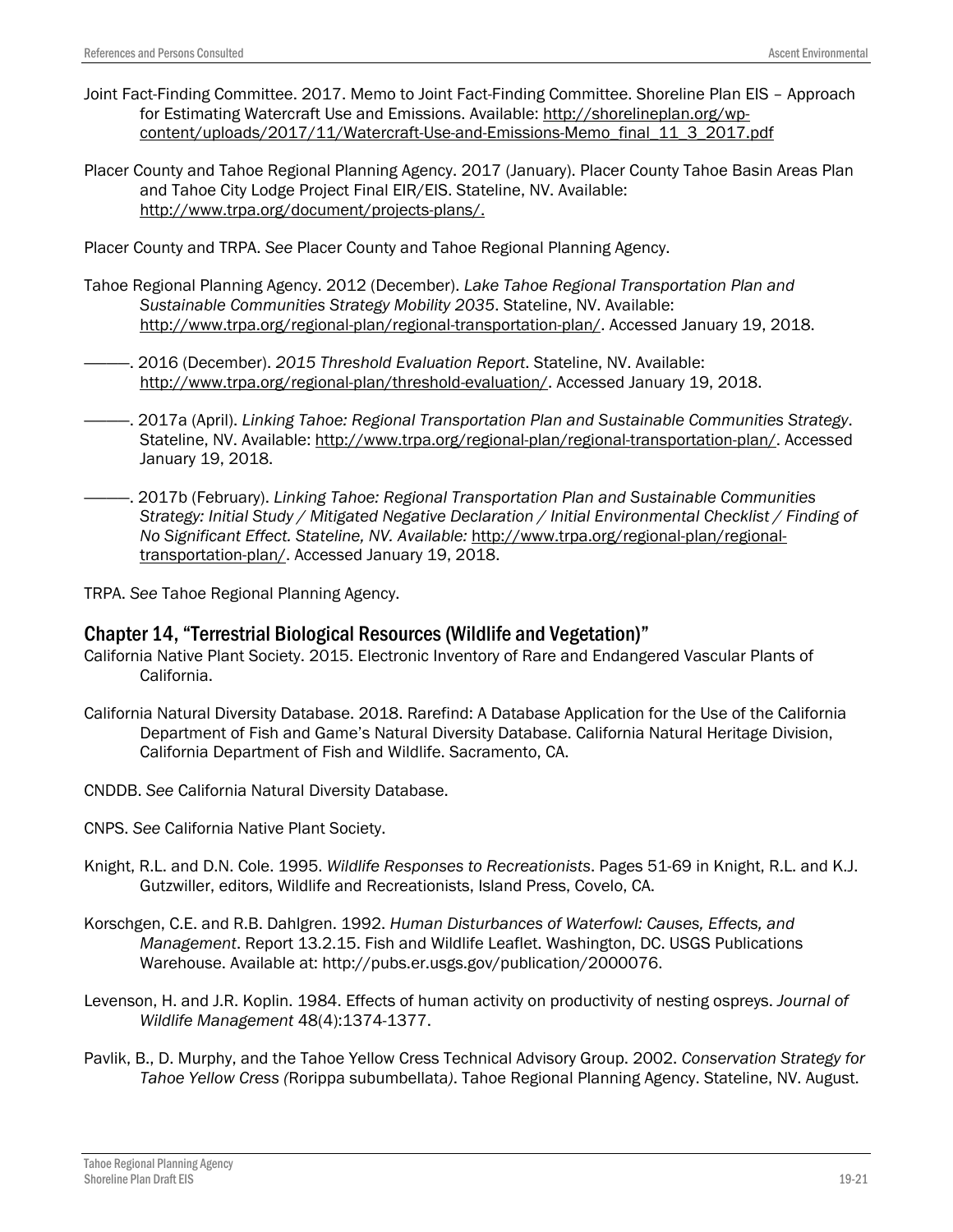- Poole, A.F., R. O. Bierregaard, and M. S. Martell. 2002. Osprey (*Pandion haliaetus*), The Birds of North America Online (A. Poole, Ed.). Ithaca: Cornell Lab of Ornithology; Retrieved from the *Birds of North America*. Available: http://bna.birds.cornell.edu/bna/species/683.
- Stanton, A. and B. Pavlik. 2009. Implementation of the Conservation Strategy for Tahoe Yellow Cress *(Rorippa subumbellata) 2008 Annual Report*. Prepared for the Tahoe Yellow Cress Adaptive Management Working Group. Prepared by BMP Ecosciences. San Francisco, CA. March.
- Stanton, A., and Tahoe Yellow Cress Adaptive Management Working Group and Executive Committee. 2015. *Conservation Strategy for Tahoe Yellow Cress (*Rorippa subumbellata*)*. USDA Forest Service Pacific Southwest Research Station. Albany, CA. October 23.
- Tahoe Regional Planning Agency. 2002. *2001 Threshold Evaluation Draft*. Stateline, NV. July. Available at: http://www.trpa.org/regional-plan/threshold-evaluation/
	- \_\_\_\_\_\_. 2012. *Code of Ordinances*. Stateline, NV.
- \_\_\_\_\_\_. 2016. *2015 Threshold Evaluation*. Stateline, NV. December. Available at: http://www.trpa.org/regional-plan/threshold-evaluation/
- TRPA. *See* Tahoe Regional Planning Agency.
- U.S. Fish and Wildlife Service. 2007. Protection of Eagles; Definition of "Disturb." *Federal Register*, Vol. 72, No. 107:31156. Department of Interior.
- \_\_\_\_\_\_. 2018. Information, Planning, and Conservation System (IPaC) Trust Resources Report for the TRPA Shoreline EIS.
- USFWS. *See* U.S. Fish and Wildlife Service.
- Van Daele, L.J. and H.A. Van Daele. 1982. Factors affecting the productivity of ospreys nesting in westcentral Idaho. *Condor* 84:292-299.

# Chapter 15, "Public Health and Safety"

- Almos, Greg. Deputy Sheriff. El Dorado County Sheriff's Office, Placerville, CA. January 18, 2018—telephone discussion with Angela Xiong of Ascent Environmental regarding emergency response capacity at Lake Tahoe.
- Baker, Scott. Fire Chief. Tahoe-Douglas Fire Protection District, Zephyr Cove, CA. February 5, 2018 telephone discussion with Angela Xiong of Ascent Environmental regarding emergency response capacity at Lake Tahoe.
- Baxter, Michelle. Lieutenant. Placer County Sheriff's Office, Auburn, CA. February 27, 2018—telephone discussion with Angela Xiong of Ascent Environmental regarding emergency response capacity at Lake Tahoe.
- Bello, Michelle. Sergeant. Washoe County Sheriff's Office, Reno, NV. February 5, 2018—telephone discussion with Angela Xiong of Ascent Environmental regarding emergency response capacity at Lake Tahoe.
- Bieber, Shane. United States Coast Guard, Tahoe City, CA. January 19, 2018—telephone discussion with Angela Xiong of Ascent Environmental regarding emergency response capacity at Lake Tahoe.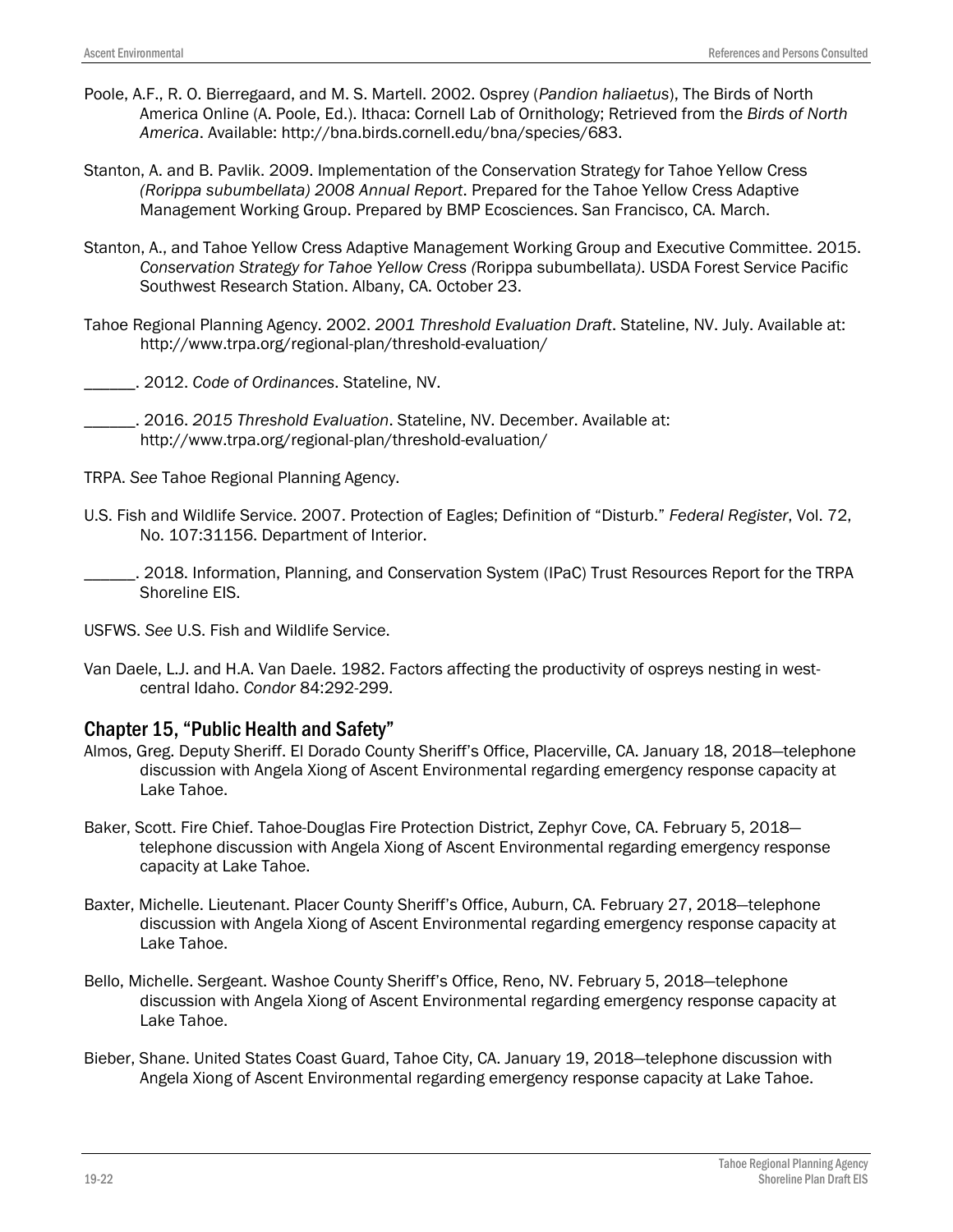- Bryant, W. A. and E. W. Hart. 2007. Fault-Rupture Hazard Zones in California: Alquist-Priolo Earthquake Fault Zoning Act with Index to Earthquake Fault Zones Maps. (Special Publication 42 Interim Revision 2007). Sacramento, California: California Division of Mines and Geology.
- California Department of Toxic Substances Control. 2011. *Treated Wood Waste Management in California, AB 1353 Implementation Report, June 2011.* California Environmental Protection Agency.
- California Division of Boating and Waterways. 2016a. *2016 California Recreational Boating Accident General Statistics for Northern California*.

————. 2016b. *2016 California Recreational Boating Accident Statistics.*

- California Geological Survey. 2005. Earthquake Shaking Potential Map of Eastern California and Western Nevada, CGS Map Sheet 56.
- Carson City. 2016. *Carson City Hazard Mitigation Plan*. Prepared by RO Anderson, Minden, NV.
- CGS. *See* California Geological Survey.
- DBW. *See* California Division of Boating and Waterways.
- dePolo, C. M., J. G. Anderson, D. M. dePolo, and J. G. Price. 1997. Earthquake Occurrence in the Reno-Carson City Urban Corridor. *Seismological Research Letters* 68:401–412. May/June.
- Dougherty, Kathleen. Police Records Supervisor. City of South Lake Tahoe Police Department, South Lake Tahoe, CA. January 18, 2018—telephone discussion with Angela Xiong of Ascent Environmental regarding emergency response capacity at Lake Tahoe.

Douglas County. 2015. *Douglas County Local Hazard Mitigation Plan, Comprehensive Update.*

- Drennan, J. and Meston, J. Battalion Chief and Fire Chief. City of South Lake Tahoe Fire Department, South Lake Tahoe, CA. February 6, 2018—telephone discussion with Angela Xiong of Ascent Environmental regarding emergency response capacity at Lake Tahoe.
- DTSC. *See* California Department of Toxic Substances Control.
- El Dorado County. 2004. *El Dorado County Multi-Jurisdiction Hazard Mitigation Plan.*
- Gerren, Gary. Fire Chief. Fallen Leaf Lake Fire Protection District, South Lake Tahoe, CA. January 18, 2018 telephone discussion with Angela Xiong of Ascent Environmental regarding emergency response capacity at Lake Tahoe.
- Green, Carol. Captain. North Lake Tahoe Fire Protection District, Incline Village, NV. January 18, 2018 telephone discussion with Angela Xiong of Ascent Environmental regarding emergency response capacity at Lake Tahoe.
- Hekhuis, Dave. Battalion Chief. Lake Valley Fire Protection District, South Lake Tahoe, CA. February 5, 2018—telephone discussion with Angela Xiong of Ascent Environmental regarding emergency response capacity at Lake Tahoe.
- Ichinose, G.A., Anderson J.G., Satake, K., Schweickert, R.A., Lahren, M.M. 2000. *The potential hazard from tsunami and seiche waves generated by large earthquakes within Lake Tahoe, California-Nevada.*  Geophysical Research Letters, Vol. 27, No. 8, Pages 1203-1206, April 15, 2000.

Lake Tahoe Response Plan Area Committee. 2014. *Lake Tahoe Geographic Response Plan*.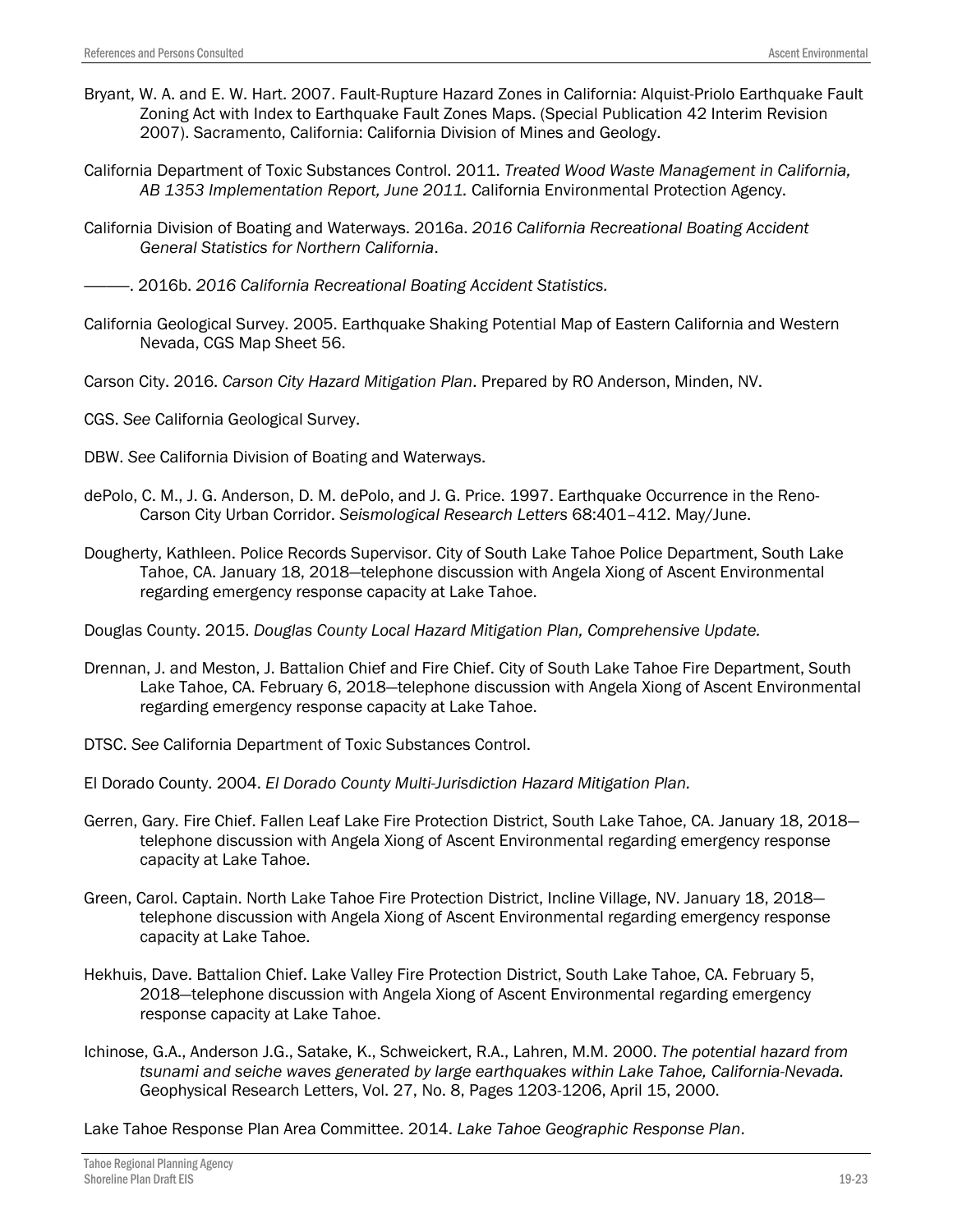NDEP. *See* Nevada Department of Environmental Protection.

NDOW. *See* Nevada Department of Wildlife.

Nevada Department of Environmental Protection. 2018. *Site Cleanup Database, Open Cases.* Available: [https://ndep.nv.gov/environmental-cleanup/site-cleanup-program/site-cleanup-database.](https://ndep.nv.gov/environmental-cleanup/site-cleanup-program/site-cleanup-database) Accessed February 5, 2018.

Nevada Department of Wildlife. 2016. *Nevada Boating Accident Report.*

- Placer County. 2016. *Placer County Local Hazard Mitigation Plan Update, March 2016.*
- Placke, Chris. Fire Captain. CAL FIRE Amador-El Dorado Unit, South Lake Tahoe, CA. February 28, 2018 telephone discussion with Angela Xiong of Ascent Environmental regarding emergency response capacity at Lake Tahoe.

Reclamation. *See* U.S. Bureau of Reclamation.

- Segale, H. and J. Cobourn. 2005. UNR Scientists Study Earthquake Faults at Tahoe. University of Nevada Cooperative Extension Newsletter. July 15.
- Simons, Steve. Division Chief/Chief Operations Officer. North Tahoe Fire Protection District, Tahoe City, CA. January 19, 2018—telephone discussion with Angela Xiong of Ascent Environmental regarding emergency response capacity at Lake Tahoe.
- Skibinski, Ronald. Deputy Sheriff. Douglas County Sheriff's Office, Minden, NV. February 6, 2018—telephone discussion with Angela Xiong of Ascent Environmental regarding emergency response capacity at Lake Tahoe.
- State Water Resources Control Board. 2015. *Geotracker.* Available: [https://geotracker.waterboards.ca.gov/.](https://geotracker.waterboards.ca.gov/) Accessed February 5, 2018.
- SWRCB. *See* State Water Resources Control Board.

Tahoe Regional Planning Agency. 2004. Lake Tahoe Shorezone Ordinance Amendments Draft EIS.

- ————. 2016. *Summary of Water Access for Marinas and Public Boat Ramps.* Prepared September 29, 2016 for the Shoreline Steering Committee.
- TRPA. *See* Tahoe Regional Planning Agency.
- Upham, Zip. Public Affairs Officer. U.S. Navy, Fallon, NV. February 20, 2018—telephone discussion with Angela Xiong of Ascent Environmental regarding emergency response capacity at Lake Tahoe.
- U.S. Bureau of Reclamation. 2015. *Truckee Basin Study; Basin Study Report.* U.S. Department of the Interior. Available: [https://www.usbr.gov/watersmart/bsp/docs/finalreport/truckee/tbsbasinstudy.pdf.](https://www.usbr.gov/watersmart/bsp/docs/finalreport/truckee/tbsbasinstudy.pdf) Accessed. February 5, 2018.
- U.S. Coast Guard. 2016. *2016 Recreational Boating Statistics.* COMDTPUB P16754.30. U.S. Department of Homeland Security.
- U.S. Geological Survey and California Geological Survey. 2006. Quaternary fault and fold database for the United States, accessed 3 October, 2011, from USGS web site: http//earthquakes.usgs.gov/regional/qfaults/.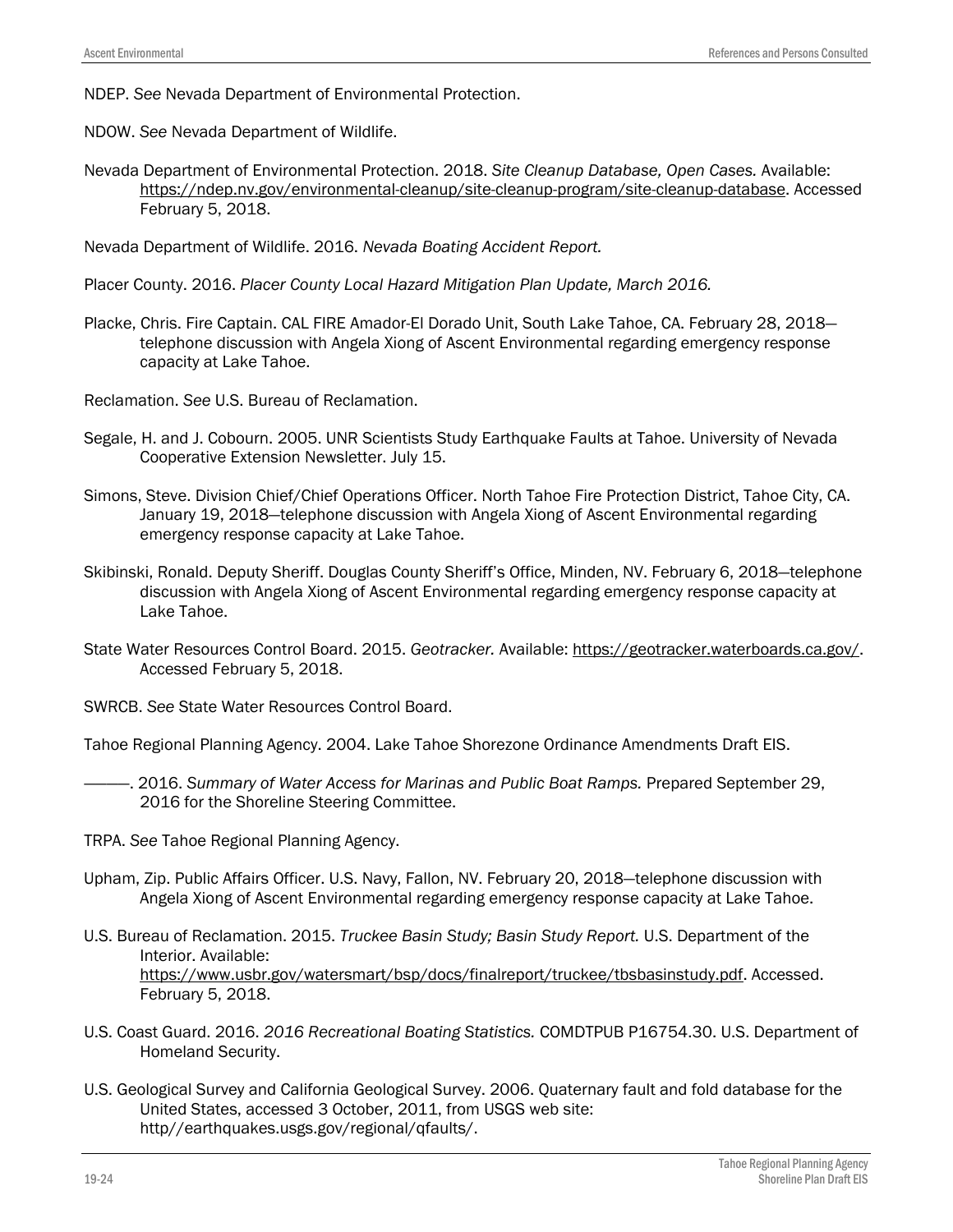USGS and CGS. *See* U.S. Geological Survey and California Geological Survey.

Washoe County. 2015. *Washoe County Regional Hazard Mitigation Plan.* Prepared by RO Anderson. Minden, NV.

Wooldridge, Allen. Ranger. Nevada State Parks, Carson City, NV. February 26, 2018—telephone discussion with Angela Xiong of Ascent Environmental regarding emergency response capacity at Lake Tahoe.

#### Chapter 16, "Cultural Resources"

Tahoe Regional Planning Agency. 2011. *TRPA Code of Ordinances*. Adopted November 15.

————. 2012 (April). *Regional Plan*. Available at: http://www.trpa.org/wpcontent/uploads/1\_Regional\_Plan\_Goals\_\_Policies\_Clean.pdf. Accessed February 13, 2018.

————. 2016 (June). *Placer County Tahoe Basin Area Plan and Tahoe City Lodge Project Draft EIR/EIS*.

TRPA. *See* Tahoe Regional Planning Agency.

## Chapter 17, "Cumulative Impacts"

- Bailey, Robert G. 1974. *Land-Capability Classification of the Lake Tahoe Basin, California-Nevada*. South Lake Tahoe, CA.
- Beachler, M., and D. F. Hill. 2003. Stirring up trouble? Resuspension of bottom sediments by recreational watercraft. *Lake and Reservoir Management* 19(1):15–25.
- California Air Resources Board. 2014 (November). Appendix J: Recreational Watercraft Emissions Inventory Methodology.
- CARB. *See* California Air Resources Board.
- Lahontan and NDEP. *See* Lahontan Regional Water Quality Control Board and Nevada Division of Environmental Protection.
- Lahontan Regional Water Quality Control Board and Nevada Division of Environmental Protection. 2010 (November). *Final Lake Tahoe Total Maximum Daily Load*. South Lake Tahoe, CA and Carson City, NV.

Tahoe Regional Planning Agency. 2012 (April). *Regional Plan Update Environmental Impact Statement*.

————. 2017 (April). *Linking Tahoe: Regional Transportation Plan*.

————. 2016a (December). *2015 Threshold Evaluation*.

TRPA. See Tahoe Regional Planning Agency.

#### Chapter 18, "Other TRPA-Mandated Sections"

No sources are cited in this chapter.